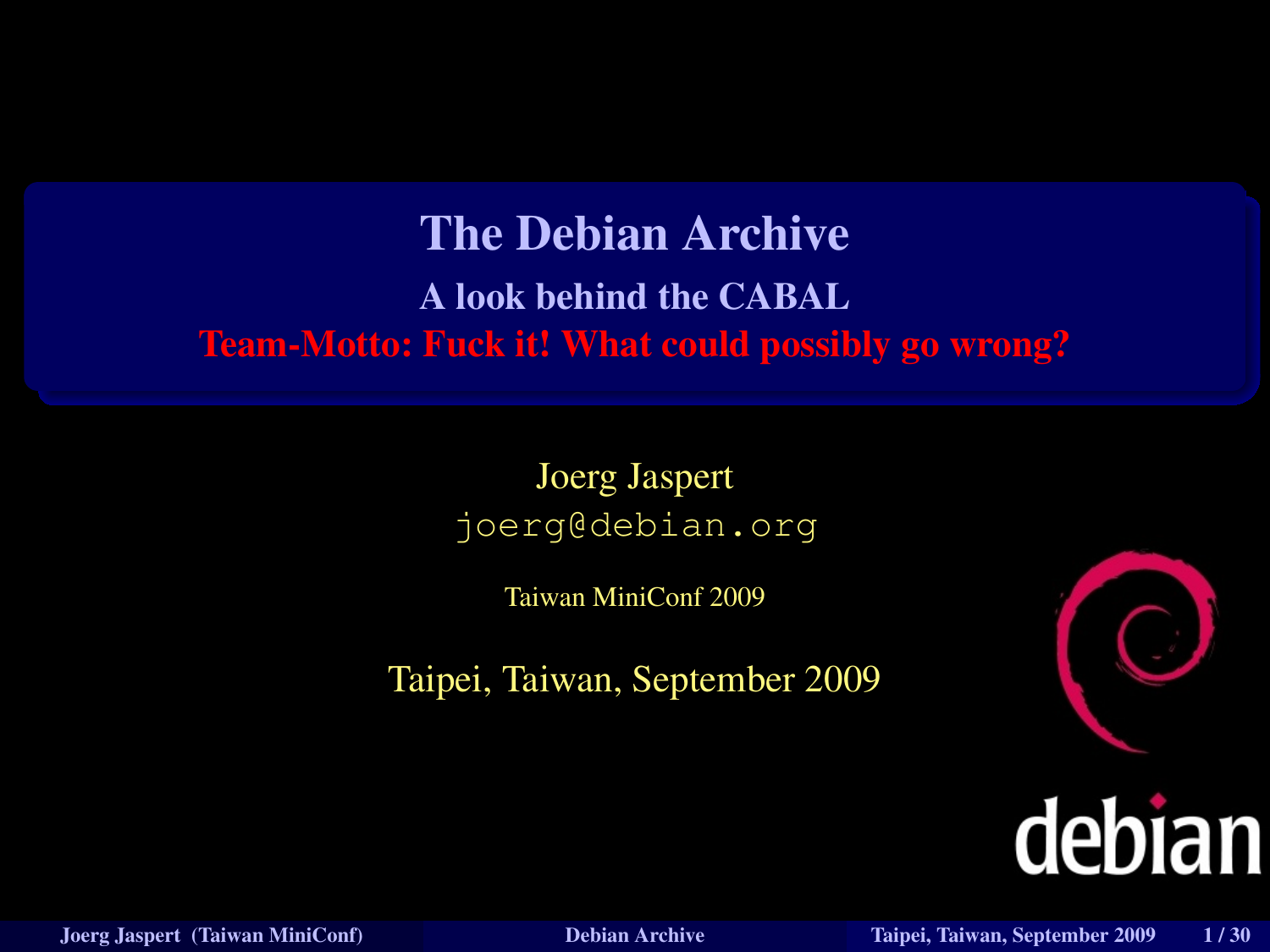#### **Outline**



<span id="page-1-0"></span>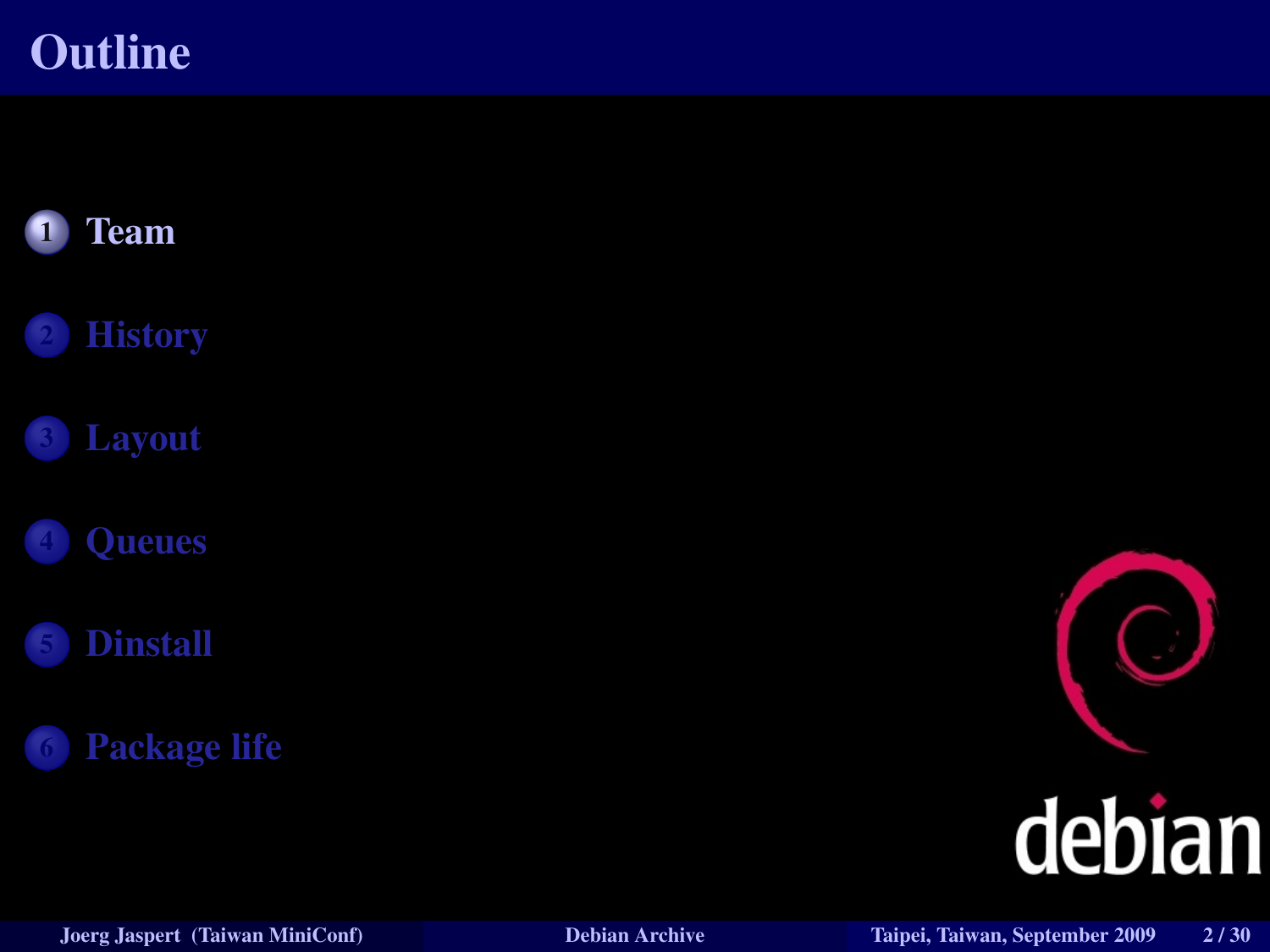#### The Team

Me fail English? That's unpossible.

#### FTP Masters

- Joerg Jaspert Ganneff
- Mark Hymers mhy



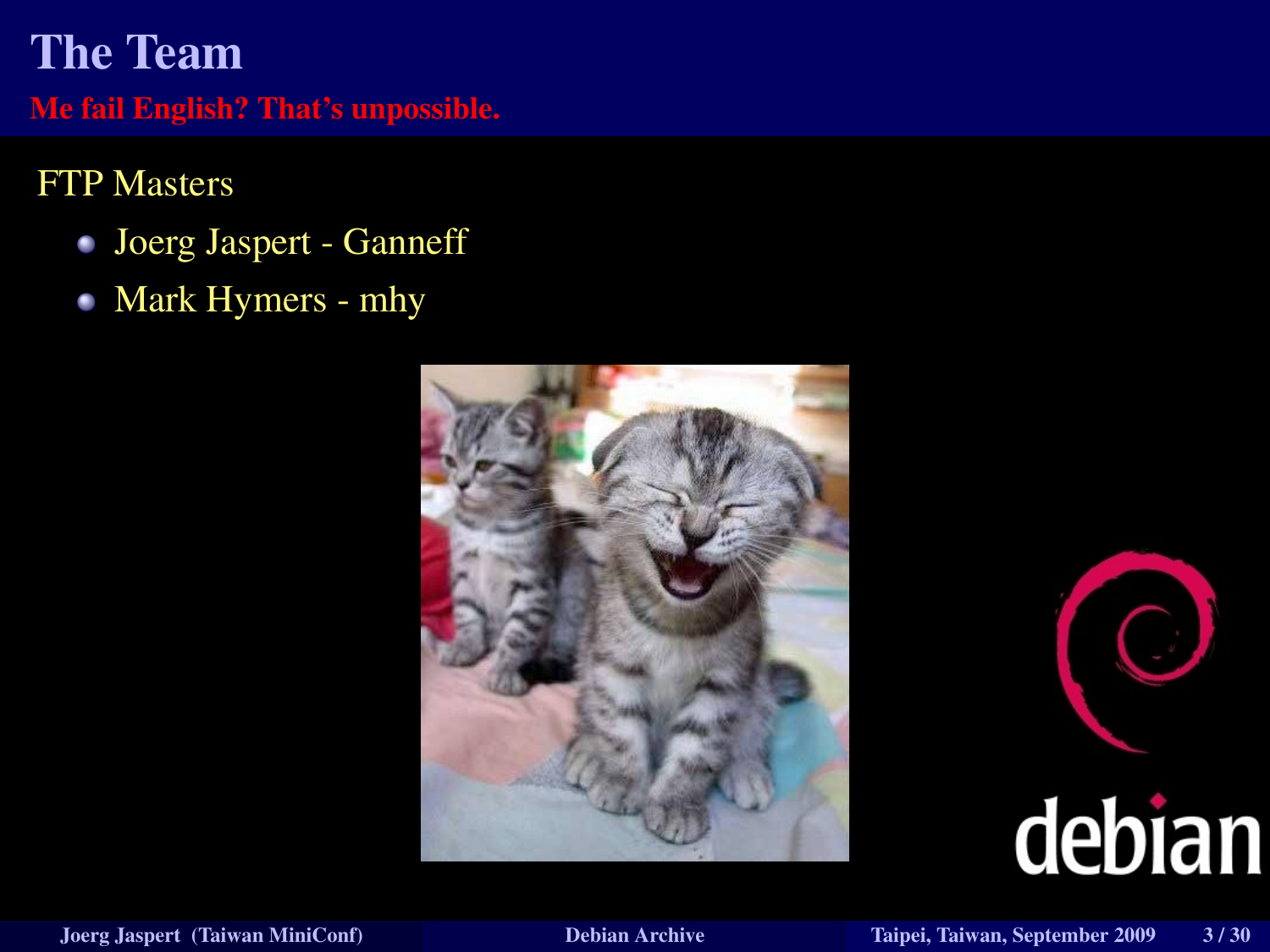#### The Team

Me fail English? That's unpossible.

#### FTP Masters

- Joerg Jaspert Ganneff
- Mark Hymers mhy
- FTP Assistants
	- Frank Lichtenheld djpig
	- Mike O'Connor stew
	- Barry deFreese bdefreese ۰
	- Torsten Werner twerner  $\blacksquare$
	- Alexander Reichle-Schmehl tolimar
	- Chris Lamb lamby

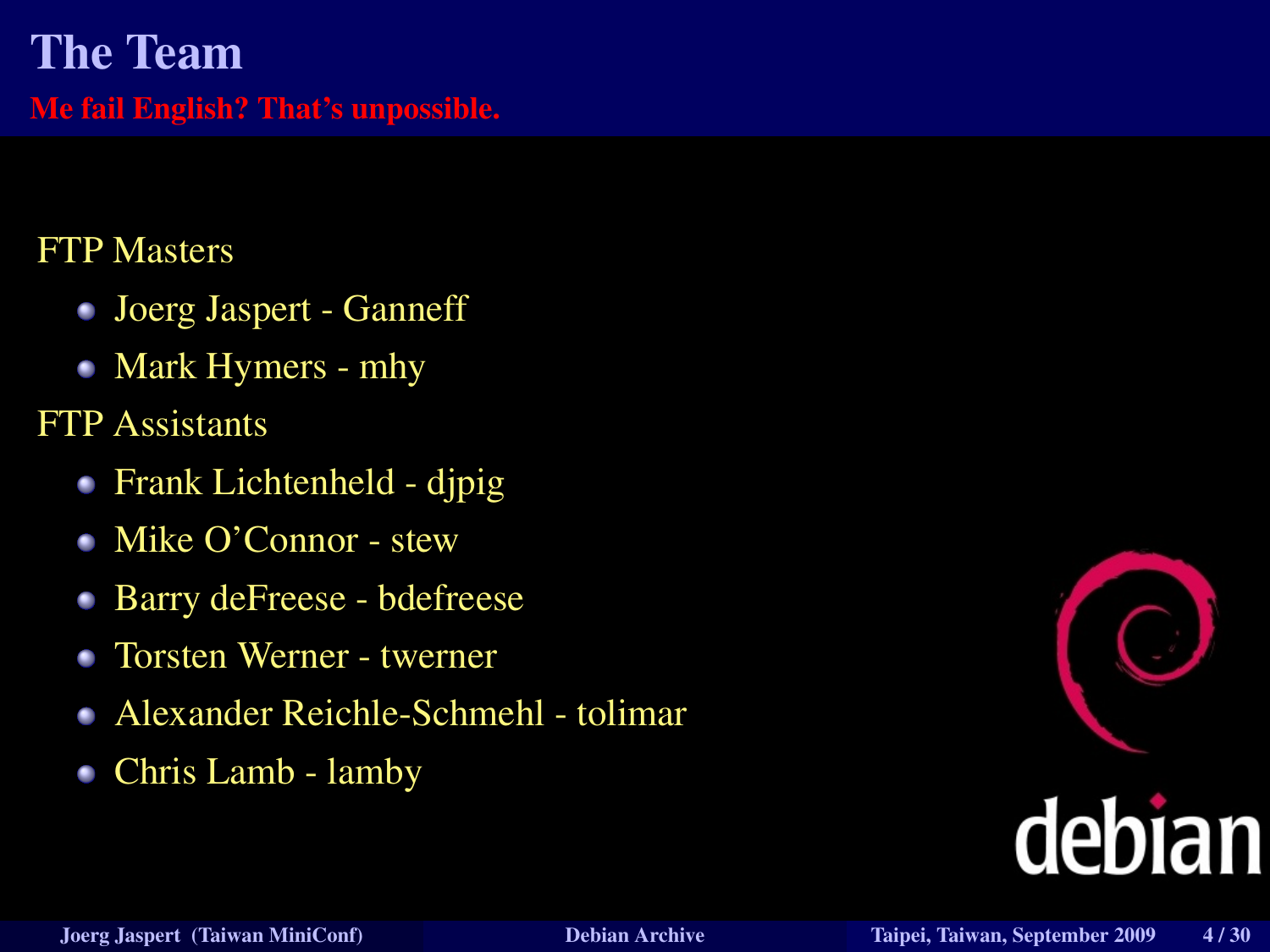#### **Outline**



<span id="page-4-0"></span>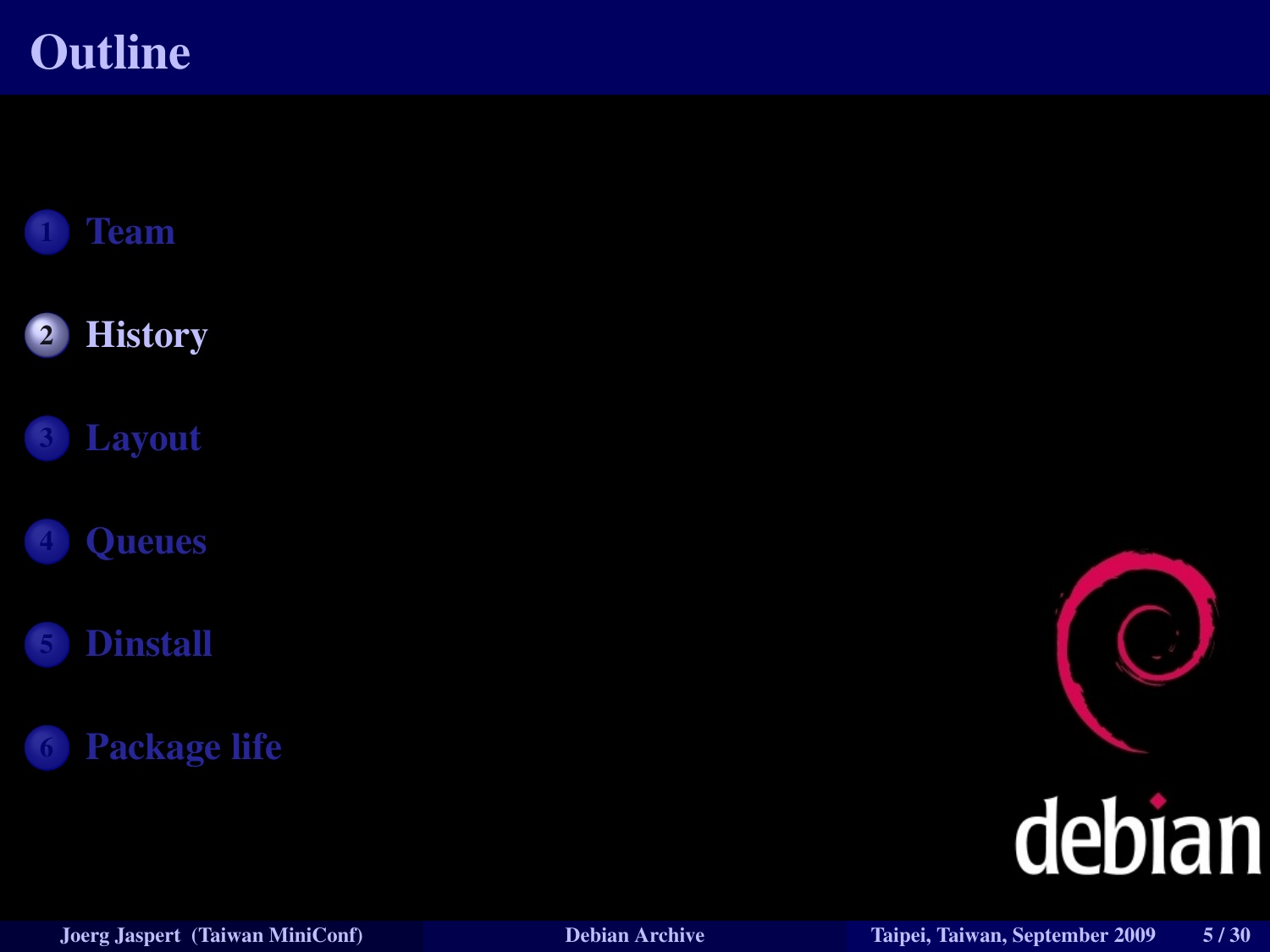### History - Scripts

Motto: Fuck it! What could possibly go wrong?

- Ian Murdock/Jackson makeshift scripts
- Monolithic perl dinstall written by Guy Maor  $\blacksquare$ 
	- Not exactly secure: upload, shipit
	- Not even using PGP either.
- Katie: a rewrite in python. Known as DAK.

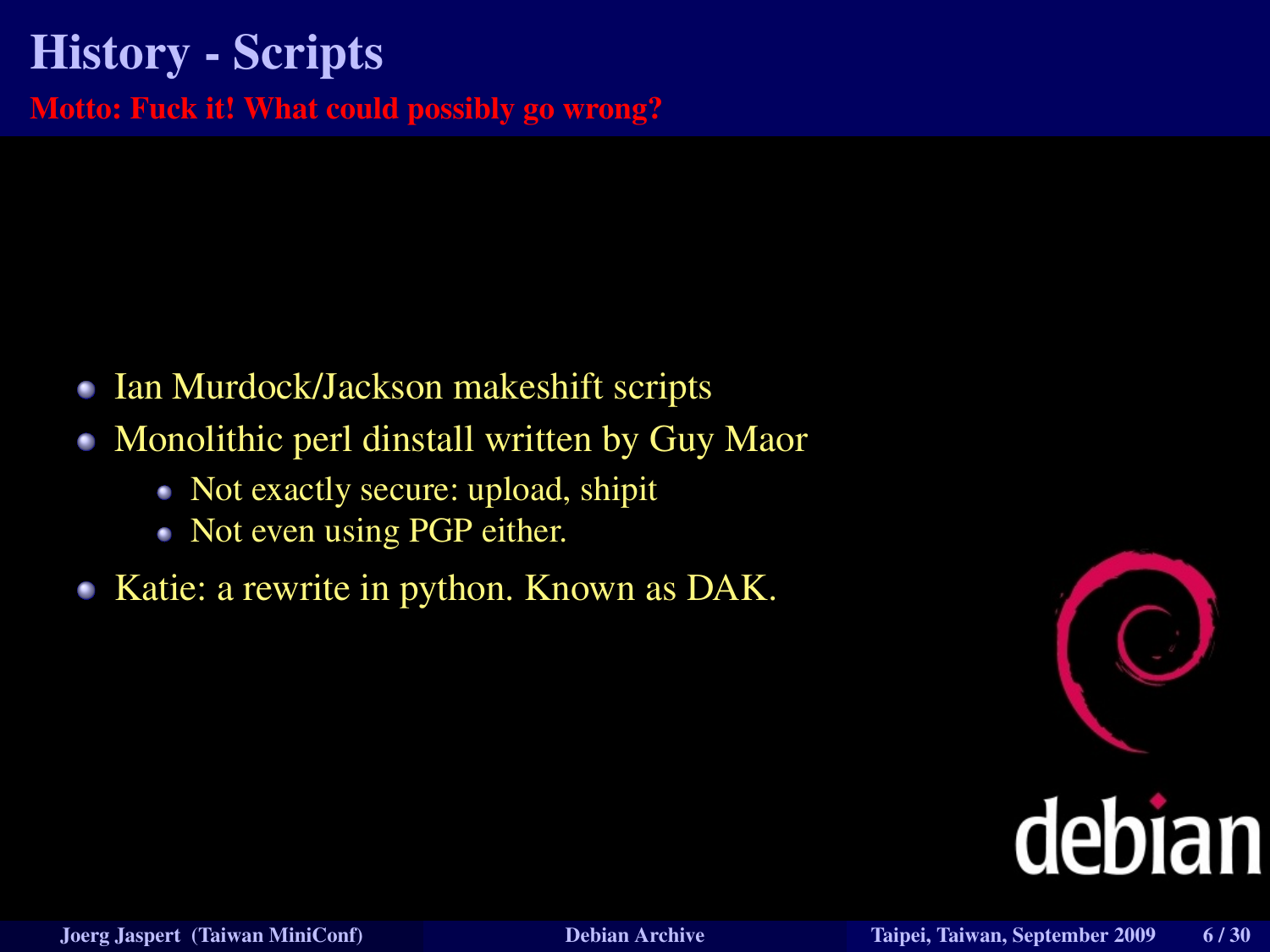#### History - Archive

That guy impressed me and I am not easily impressed. Wow. BLUE Hair.

#### Architectures / Releases:

Bo 1: i386 **Hamm**  $2: + m68k$ **Slink**  $4: +$  sparc, alpha Potato 6: + powerpc, arm Woody  $11: +$  mips, mipsel, hppa, ia64, s390 Sarge 11 (unofficial amd64 release) Etch  $11: + \text{amd}64$ ,  $- \text{m}68k$  (there is a semi-official etch-m68k) release) **Lenny**  $12:$  + armel Squeeze ?: + kfreebsd-i386, kfreebsd-amd64, - arm, ...

• Proposed Architectures: avr32, sh $\{3,4\}$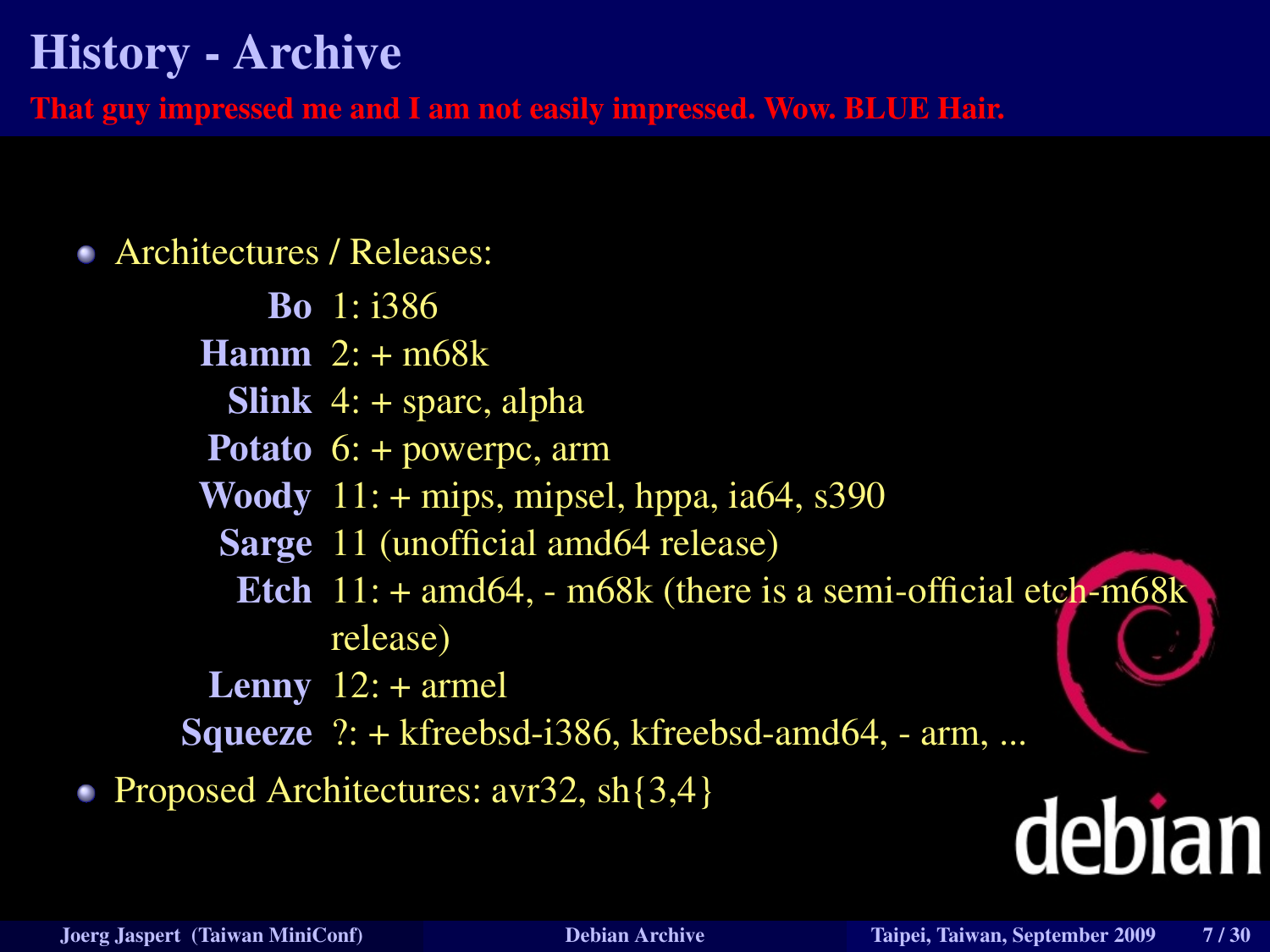#### History - Archive size

Ganneff - if it goes wrong, we make it "Fuck it what do we care?", but dont tell anyone.

#### Releases:

Buzz 229Mb Rex 306Mb Bo 1.2Gb Hamm 2.1Gb Slink 4.1Gb Potato 6.7Gb Woody 27Gb Sarge 57Gb Etch 82Gb Lenny 125Gb squeeze+X 1Tb?

#### • Daily pushes:

2005 200Mb up to 2Gb, average 1Gb. Once a day.  $\mathbf{de}\mathbf{b}$ 2009 1Gb up to 6Gb, average 2Gb. 4 times a day.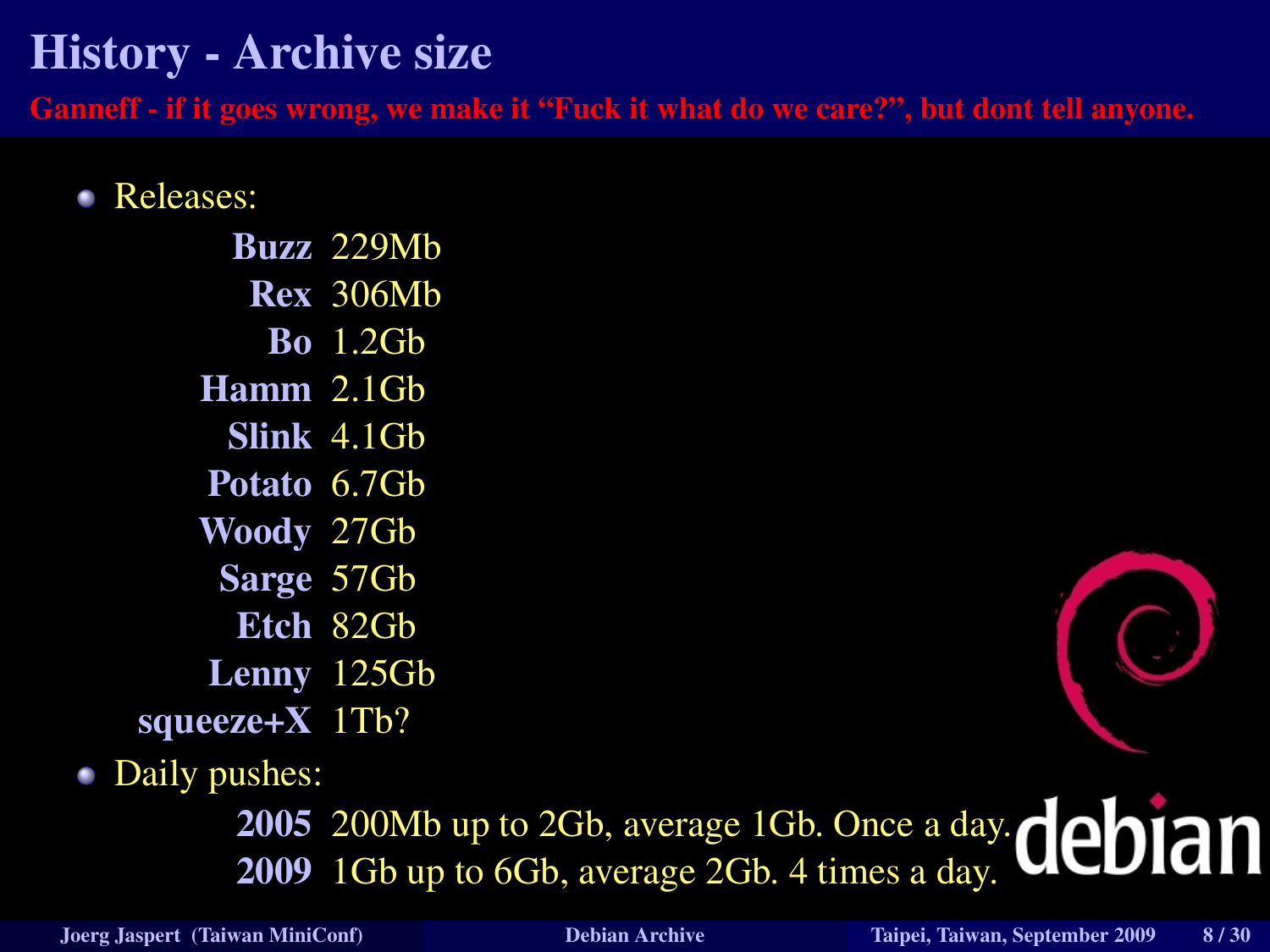#### **Outline**



<span id="page-8-0"></span>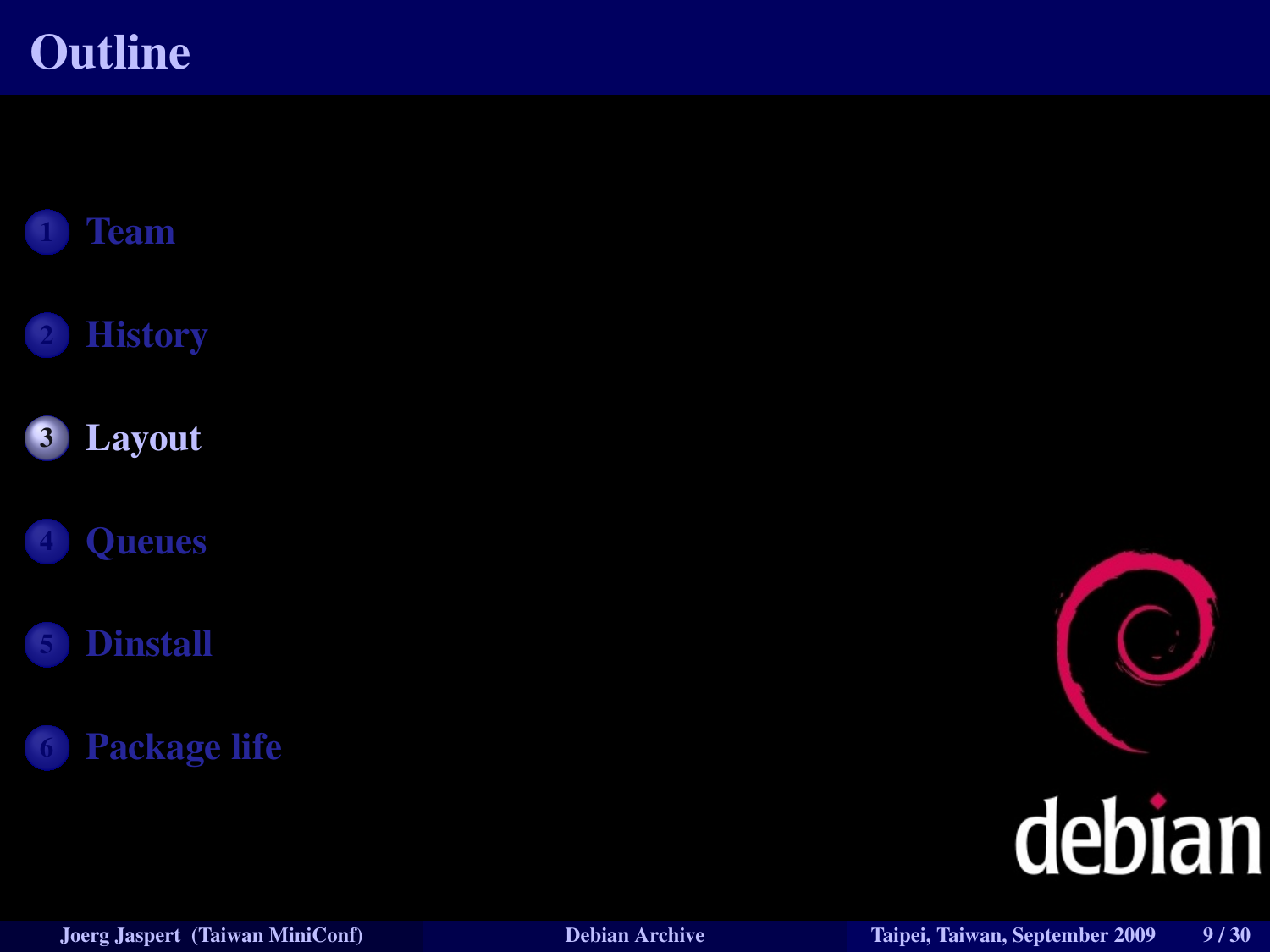You can't keep blaming yourself. Just blame yourself once, and move on.

- A suite is an (upcoming) Debian release...
	- $e$  etch
	- lenny
	- squeeze
	- sid (will never be released).

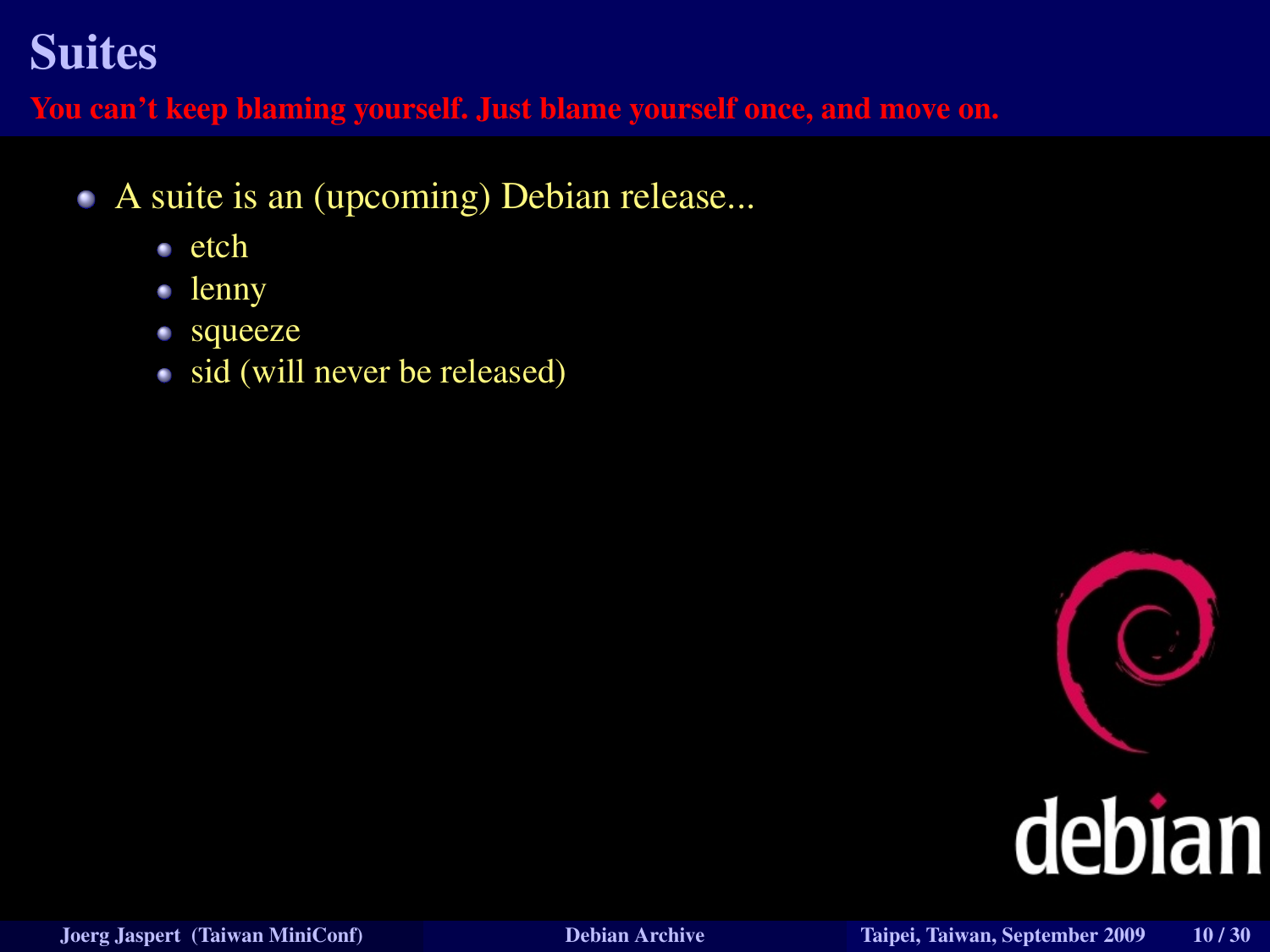You can't keep blaming yourself. Just blame yourself once, and move on.

- A suite is an (upcoming) Debian release...
	- $e$  etch
	- lenny
	- squeeze
	- sid (will never be released)
- ... or an extension to one
	- etch-proposed-updates
	- lenny-proposed-updates
	- experimental (takes from sid)

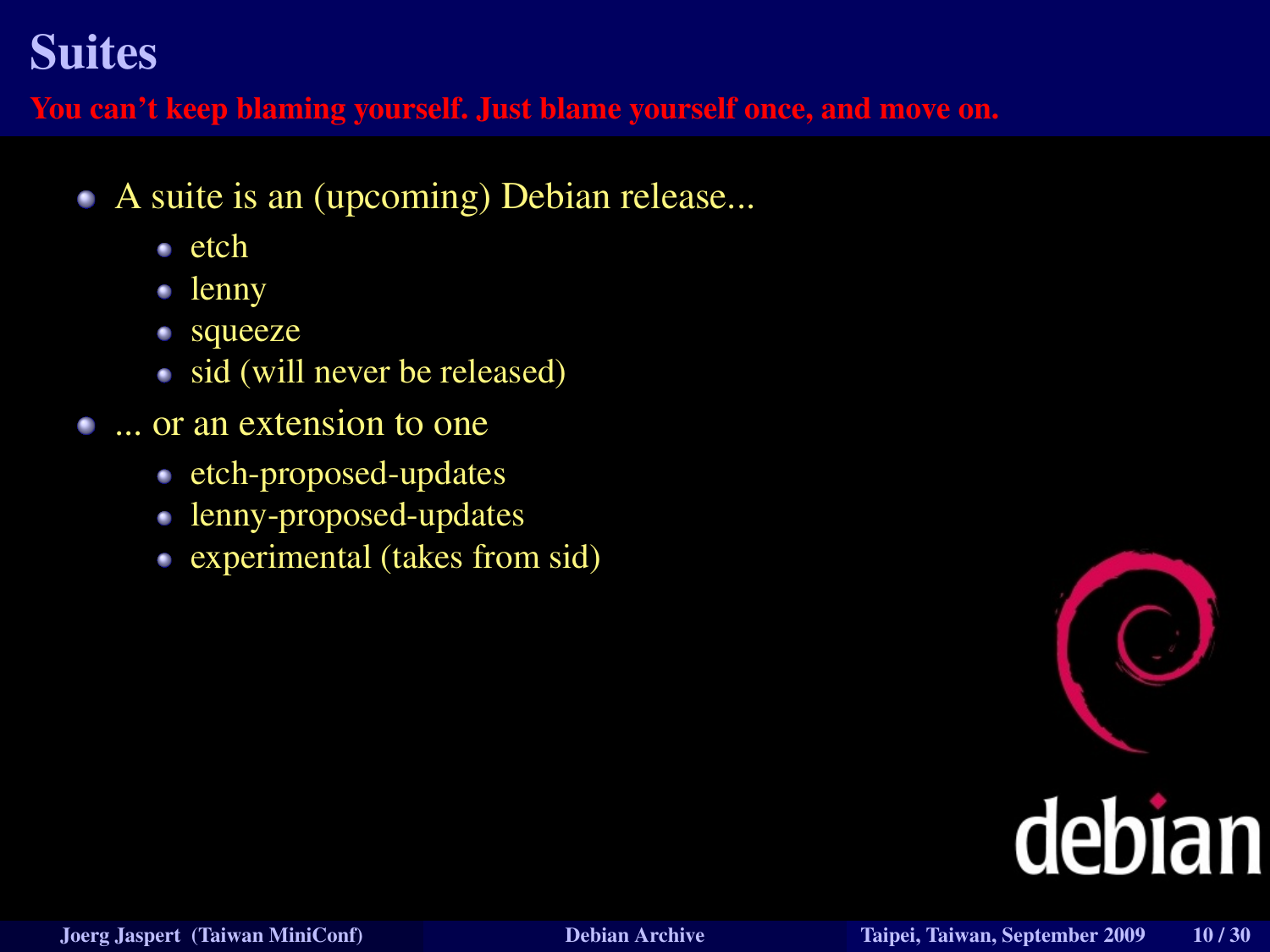You can't keep blaming yourself. Just blame yourself once, and move on.

- A suite is an (upcoming) Debian release...
	- $e$ tch
	- lenny
	- squeeze
	- sid (will never be released)
- ... or an extension to one
	- etch-proposed-updates
	- lenny-proposed-updates
	- experimental (takes from sid)
- Suites are also accessible via their functional name
	- oldstable (etch)
	- stable (lenny)
	- stable-proposed-updates
	- testing (squeeze)
	- unstable (sid)

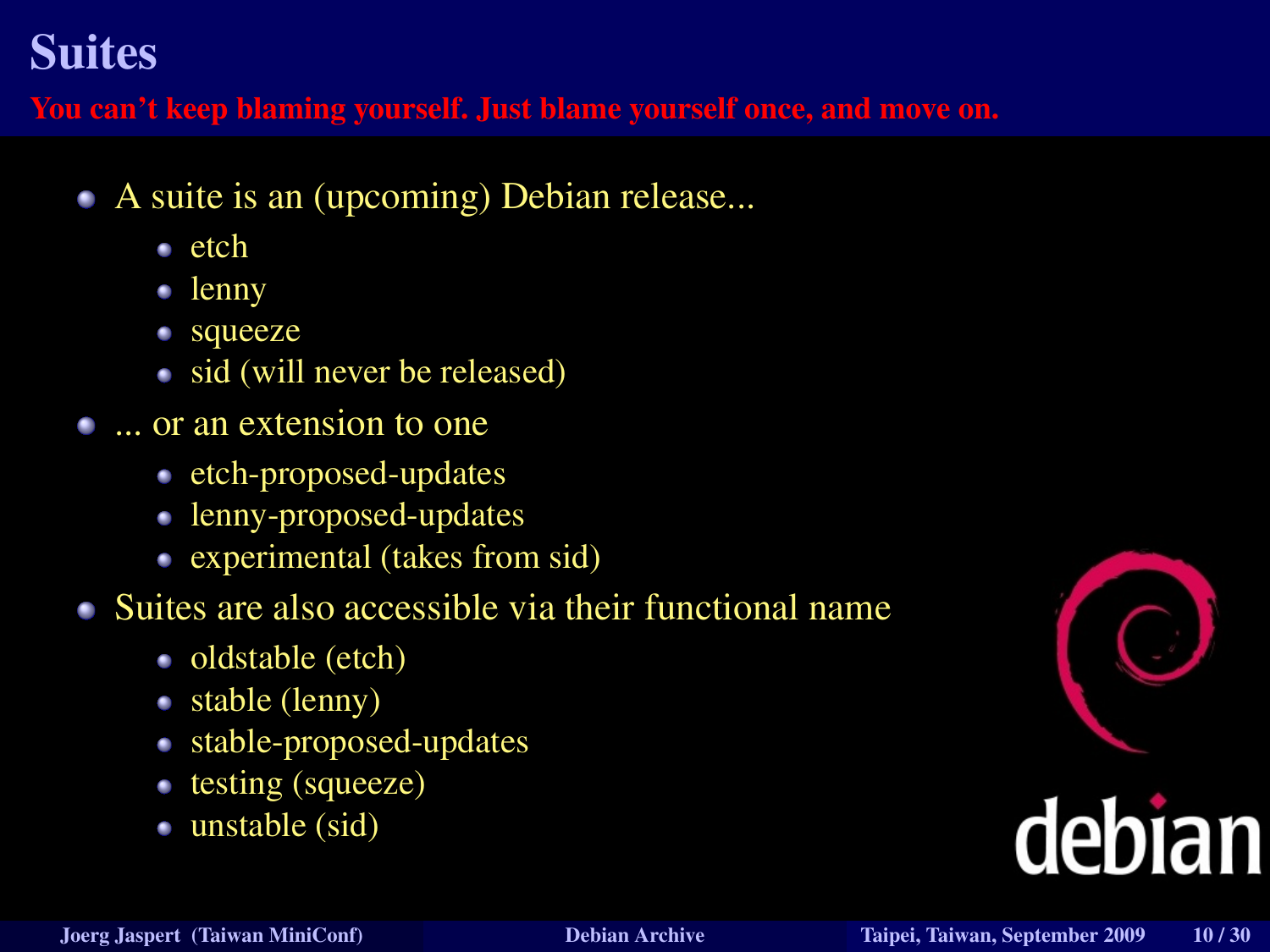You can't keep blaming yourself. Just blame yourself once, and move on.

- A suite is an (upcoming) Debian release...
	- $e$ tch
	- lenny
	- squeeze
	- sid (will never be released)
- ... or an extension to one
	- etch-proposed-updates
	- lenny-proposed-updates
	- experimental (takes from sid)
- Suites are also accessible via their functional name
	- oldstable (etch)
	- stable (lenny)
	- stable-proposed-updates
	- testing (squeeze)
	- unstable (sid)
	- rc-buggy (experimental)

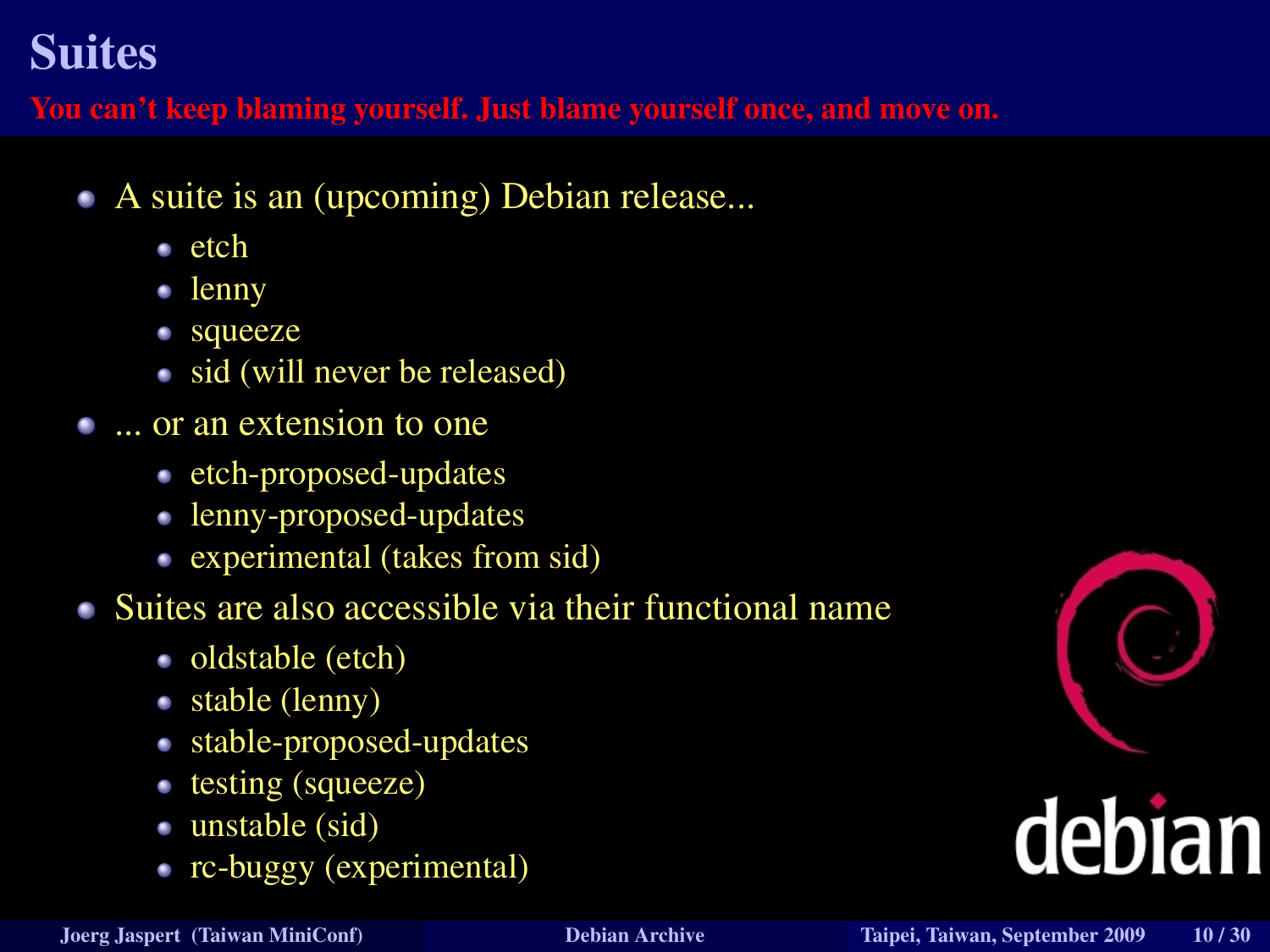#### Some Release Team Member didn't like rc-buggy all that much...





 $\bigcap$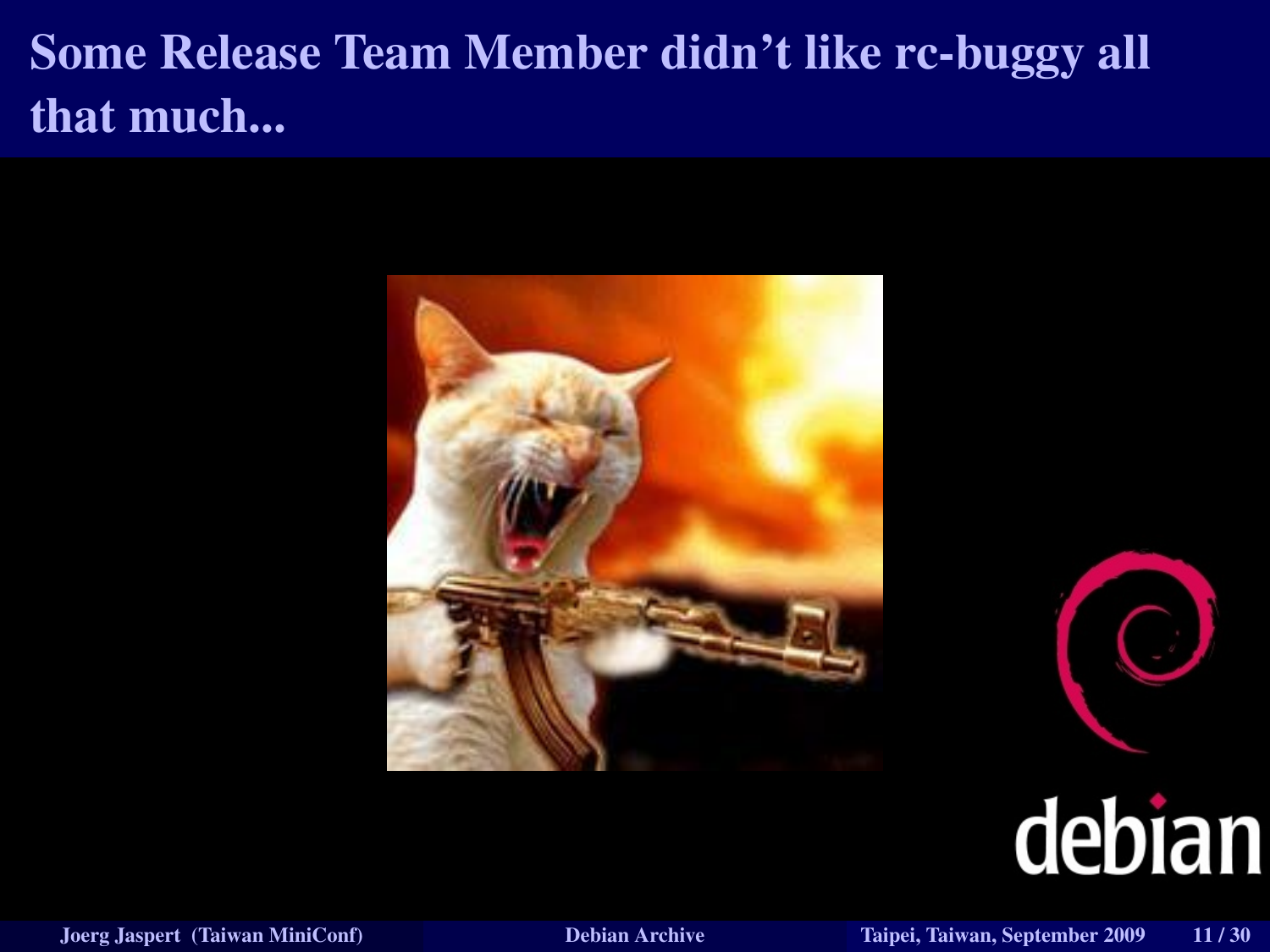mhy - I was upset to discover (via grepping my logs) that I actually said that quote in one of the subtitles verbatim

#### Legacy layout until Potato

Everything below dists/\$SUITE

```
dists/$SUITE/
```

```
binary-all/ binary-alpha/ [...]
```

```
disks-alpha/ disks-arm/ [...]
```

```
source/
```

```
upgrade-alpha/ upgrade-i386/ [...]
```
• Each of those then had

```
admin/ base/ comm/ devel/ doc/ editors/
\left[\ldots\right] web/ x11/
```
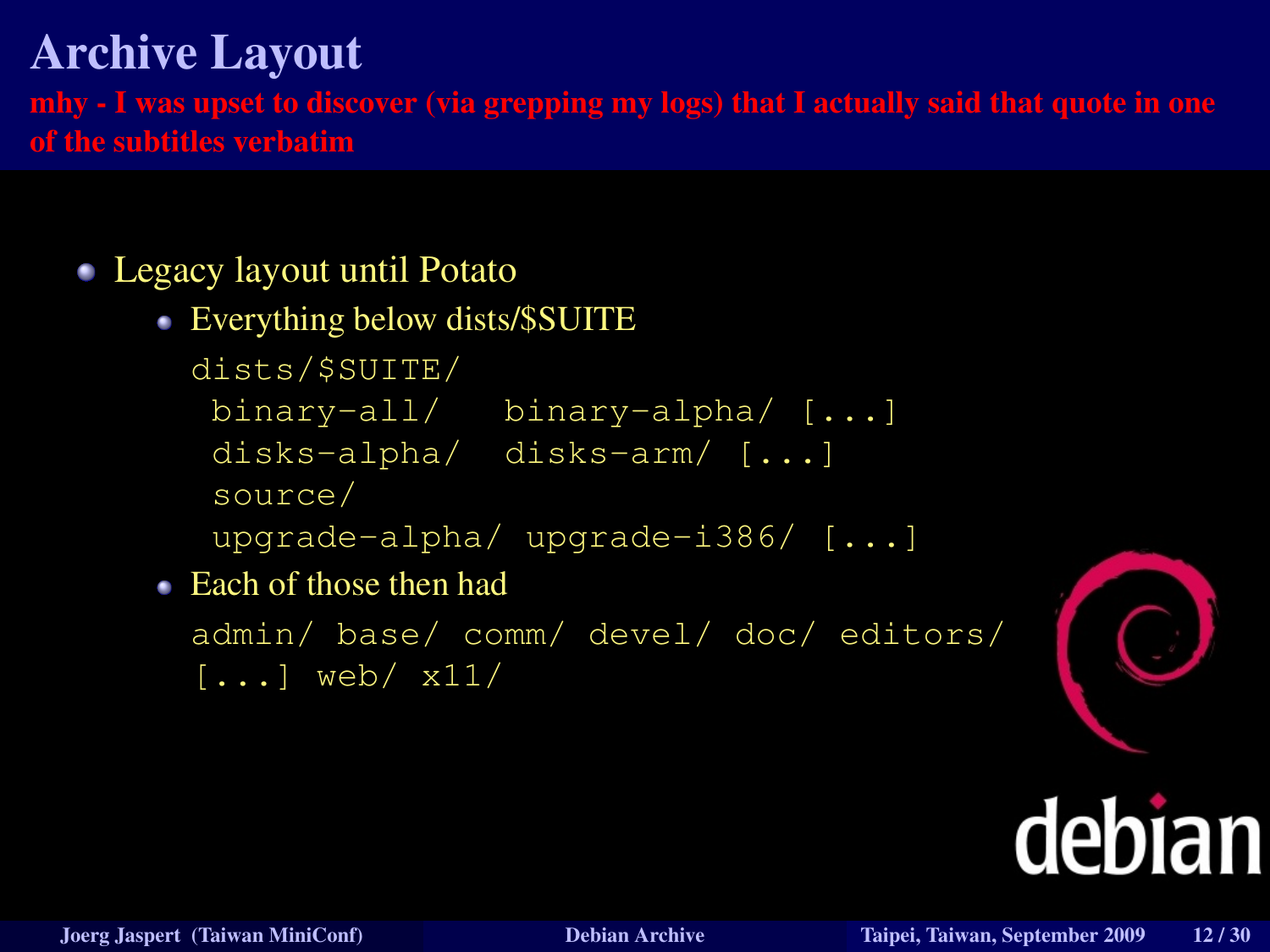mhy - I was upset to discover (via grepping my logs) that I actually said that quote in one of the subtitles verbatim

#### Legacy layout until Potato

Everything below dists/\$SUITE

```
dists/$SUITE/
```

```
binary-all/ binary-alpha/ [...]
```

```
disks-alpha/ disks-arm/ [...]
```

```
source/
```

```
upgrade-alpha/ upgrade-i386/ [...]
```
• Each of those then had

```
admin/ base/ comm/ devel/ doc/ editors/
[...] web/ x11/Packages Packages.gz Release [Sources]
```


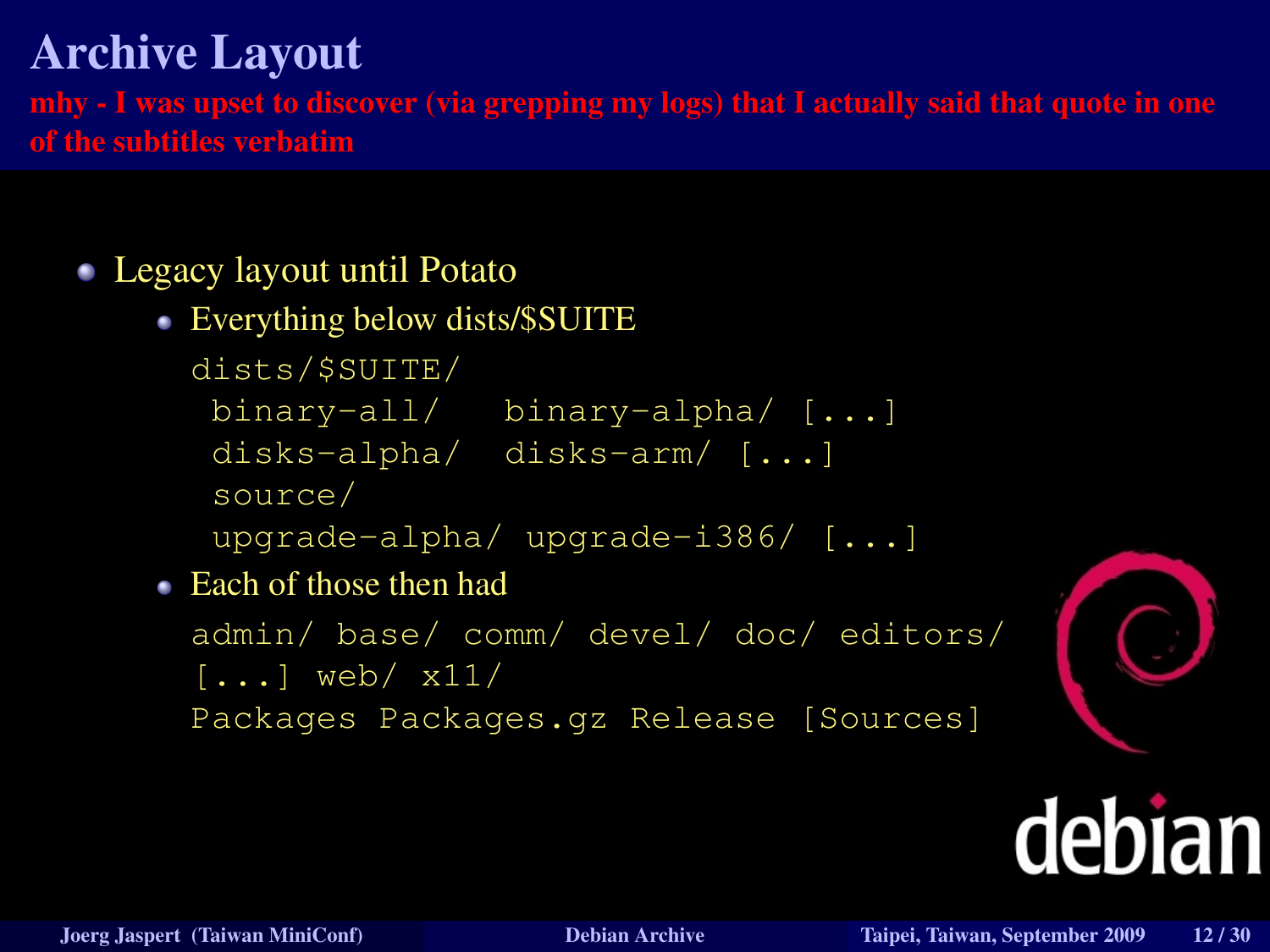mhy - I was upset to discover (via grepping my logs) that I actually said that quote in one of the subtitles verbatim

#### Legacy layout until Potato

Everything below dists/\$SUITE

```
dists/$SUITE/
```

```
binary-all/ binary-alpha/ [...]
```

```
disks-alpha/ disks-arm/ [...]
```

```
source/
```

```
upgrade-alpha/ upgrade-i386/ [...]
```
Each of those then had

```
admin/ base/ comm/ devel/ doc/ editors/
```

```
[...] web/ x11/
```

```
Packages Packages.gz Release [Sources]
```
- Huge traffic hit for mirrors at release time.
- Lots of duplicated files between releases.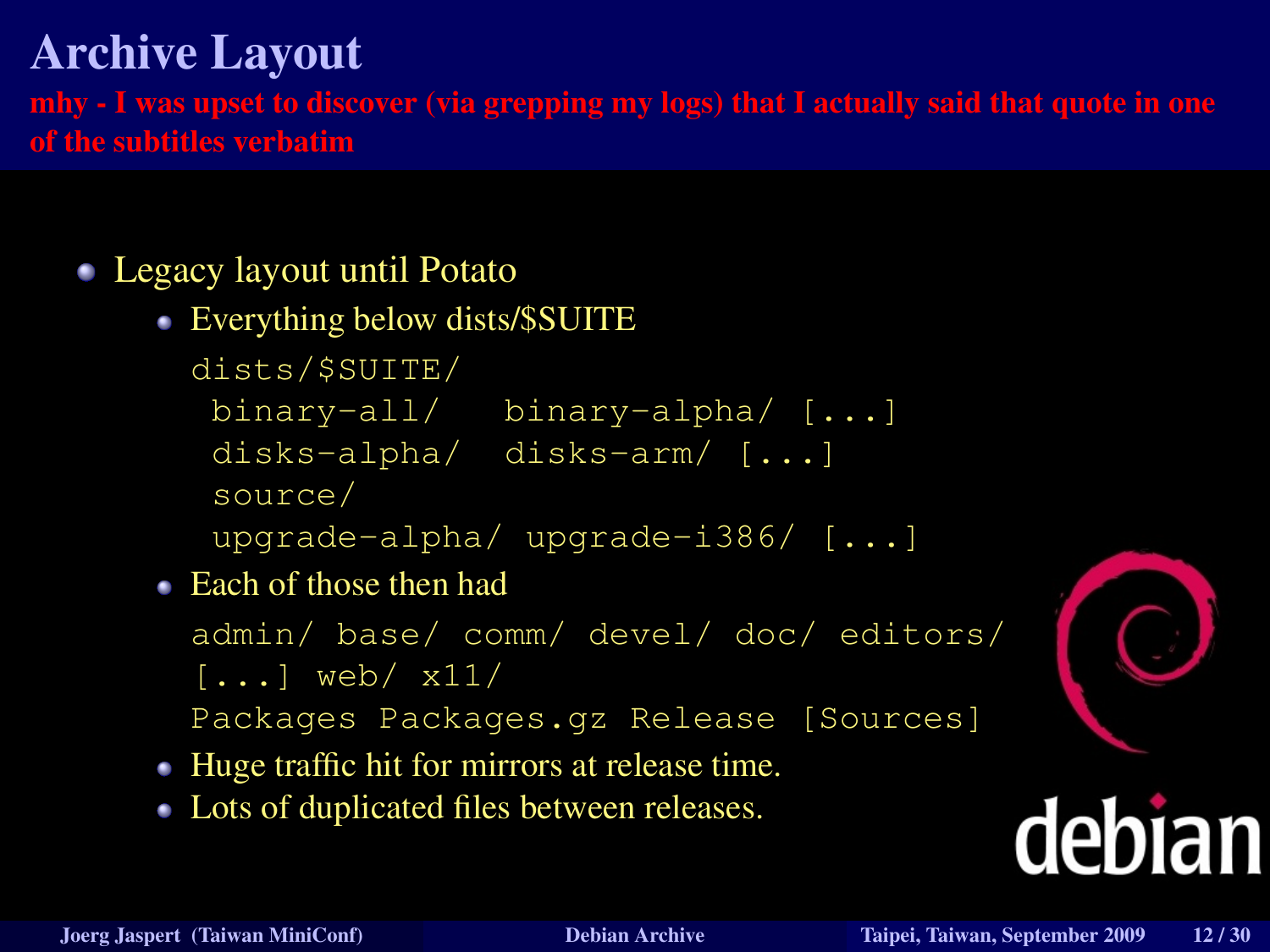#### It makes you wanna die

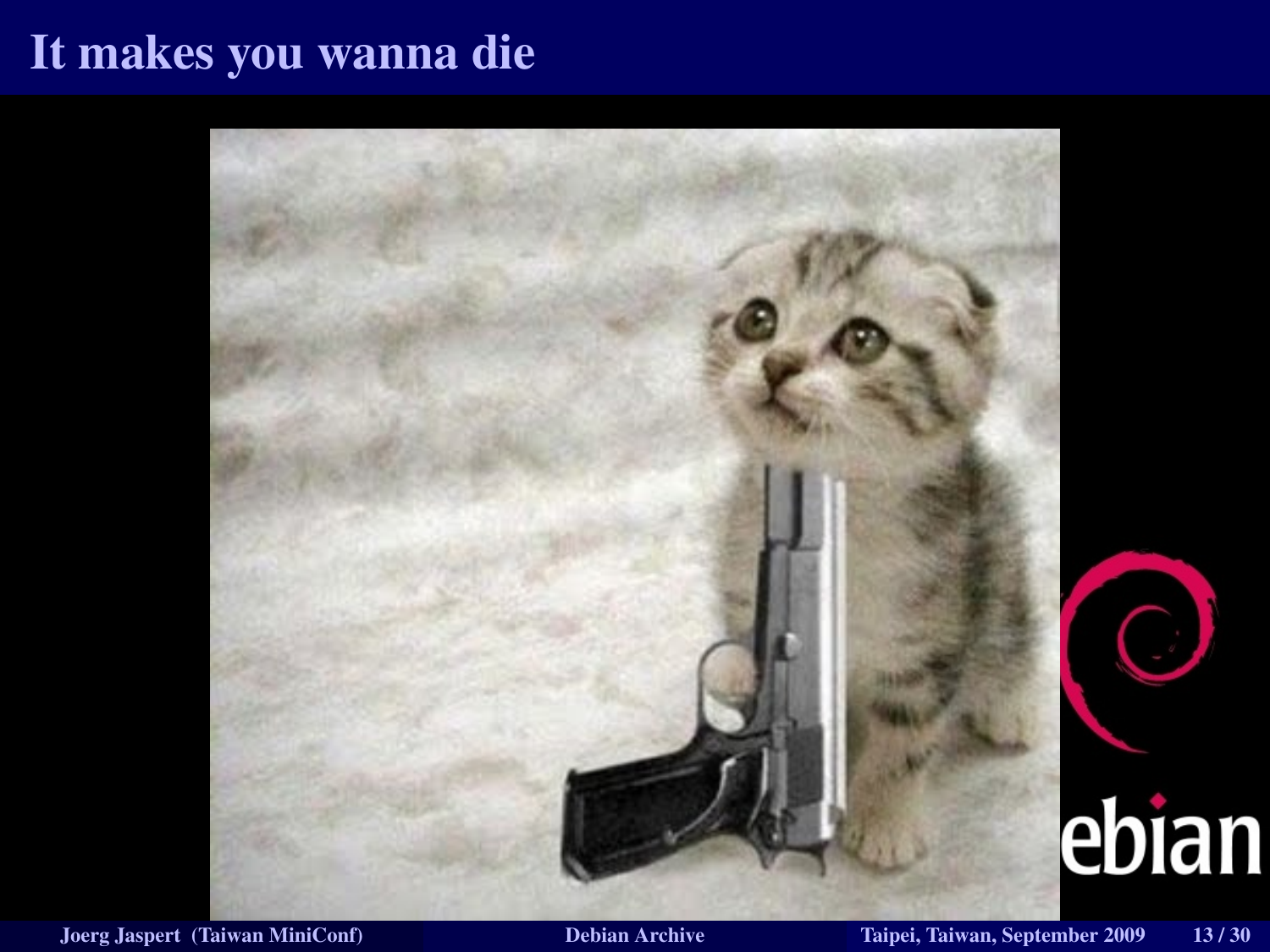mhy - Ganneff airlines: departing from a window near you

- Pool layout since woody
	- Initially "just" a side effect
	- All package related files (binaries, source) now below pool/\$COMPONENT/\$HASH/\$SOURCEPACKAGENAME

pool/main/m/mailfilter/ mailfilter\_0.3.3-1\_alpha.deb mailfilter\_0.6.2-1\_mipsel.deb mailfilter\_0.6.2.orig.tar.gz mailfilter\_0.3.3-1.dsc mailfilter\_0.6.2-1.dsc

• Hash special case for libraries, there its lib\$HASH

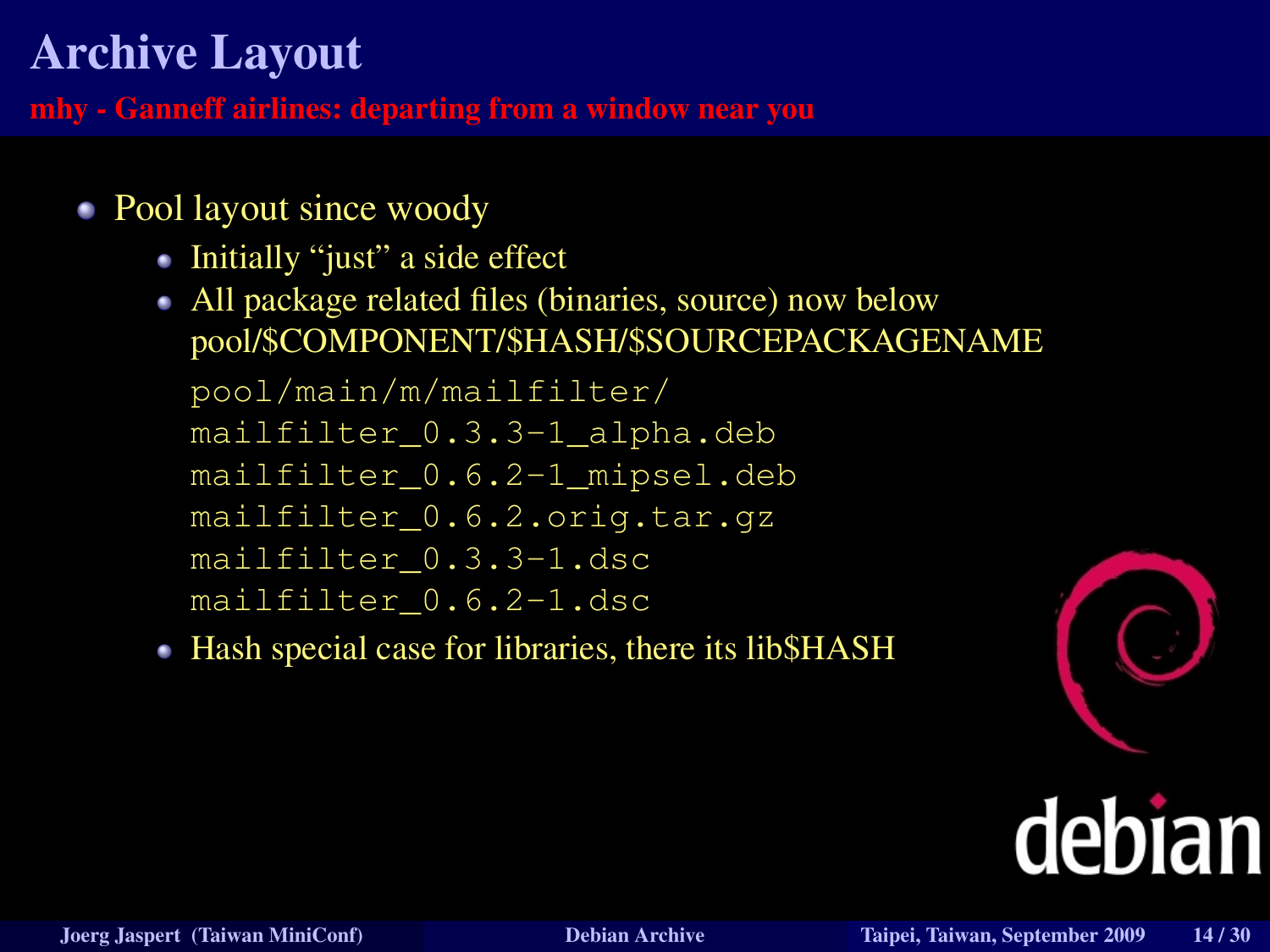mhy - Ganneff airlines: departing from a window near you

- Pool layout since woody
	- Initially "just" a side effect
	- All package related files (binaries, source) now below pool/\$COMPONENT/\$HASH/\$SOURCEPACKAGENAME

pool/main/m/mailfilter/ mailfilter\_0.3.3-1\_alpha.deb mailfilter\_0.6.2-1\_mipsel.deb mailfilter\_0.6.2.orig.tar.gz mailfilter\_0.3.3-1.dsc mailfilter\_0.6.2-1.dsc

- Hash special case for libraries, there its lib\$HASH
- Indices and control information (Packages/Sources files) still below dists/\$SUITE
- Lots of disk space saved, lots of traffic at release time saved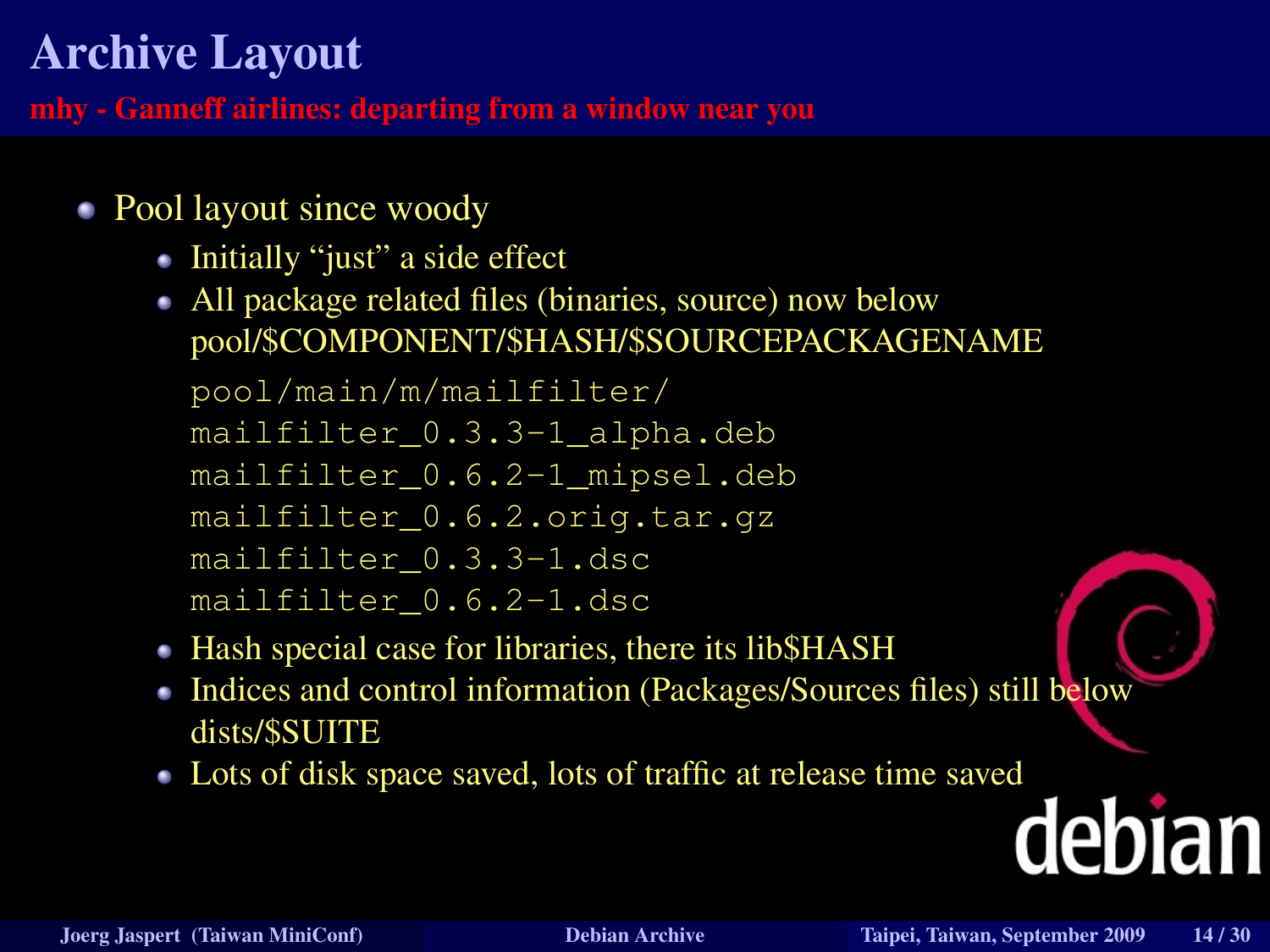mhy - Ganneff airlines: departing from a window near you

- Pool layout since woody
	- Initially "just" a side effect
	- All package related files (binaries, source) now below pool/\$COMPONENT/\$HASH/\$SOURCEPACKAGENAME

pool/main/m/mailfilter/ mailfilter\_0.3.3-1\_alpha.deb mailfilter\_0.6.2-1\_mipsel.deb mailfilter\_0.6.2.orig.tar.gz mailfilter\_0.3.3-1.dsc mailfilter\_0.6.2-1.dsc

- Hash special case for libraries, there its lib\$HASH
- Indices and control information (Packages/Sources files) still below dists/\$SUITE
- Lots of disk space saved, lots of traffic at release time saved
- With legacy layout a mirror would be at least 780Gb today that would waste more than 300Gb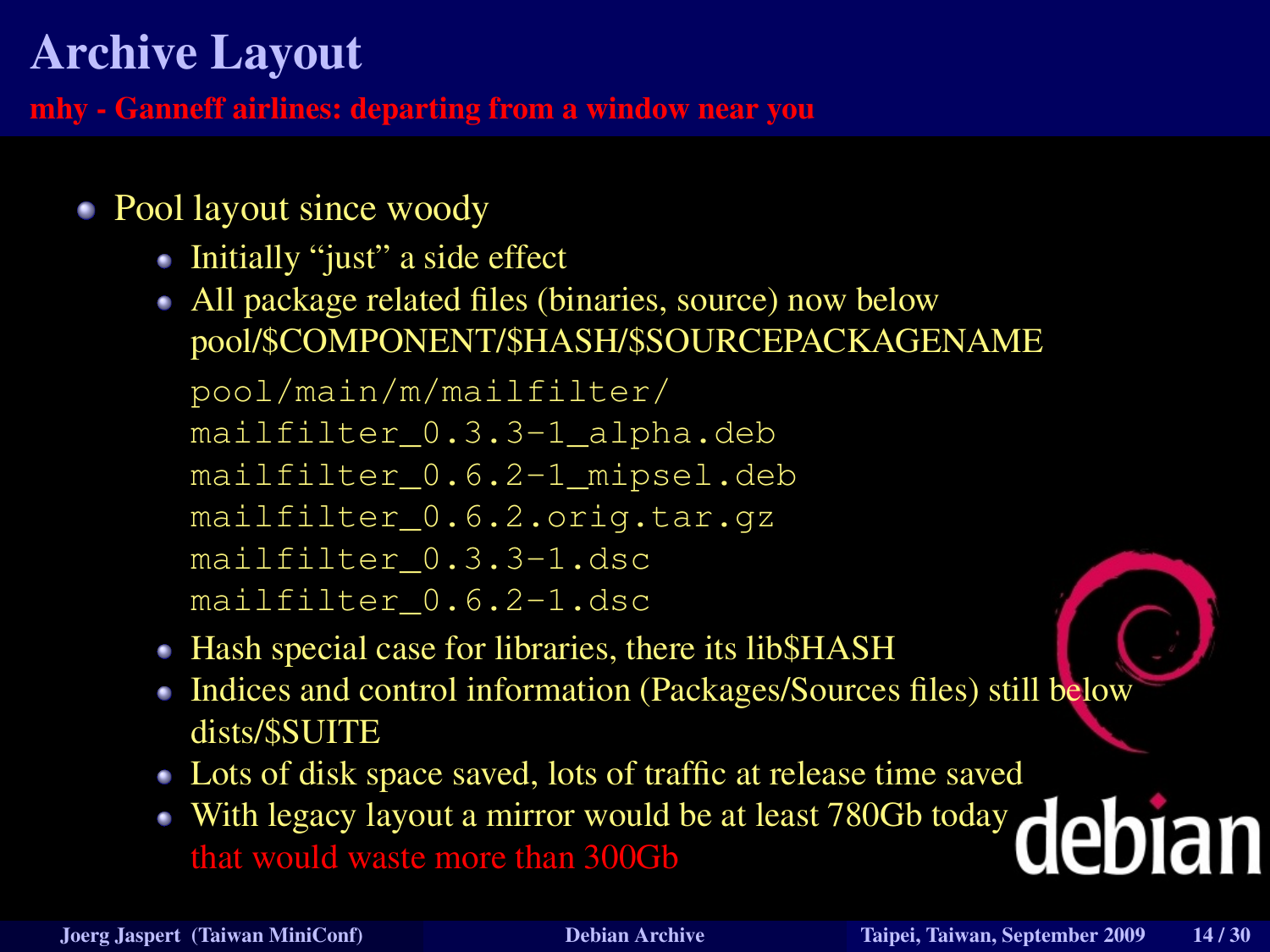#### Pool layout makes kittens happy

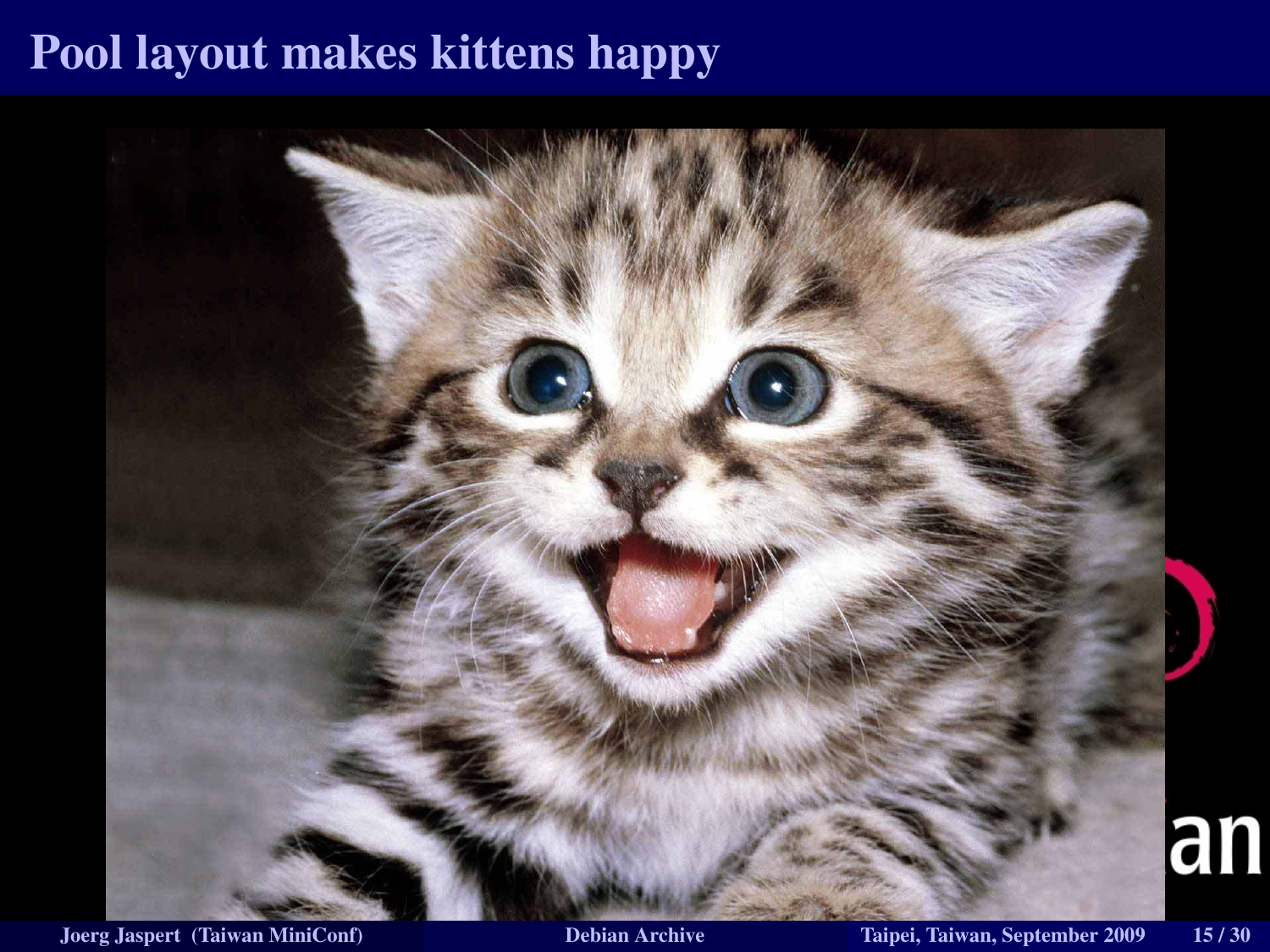#### **Outline**



<span id="page-22-0"></span>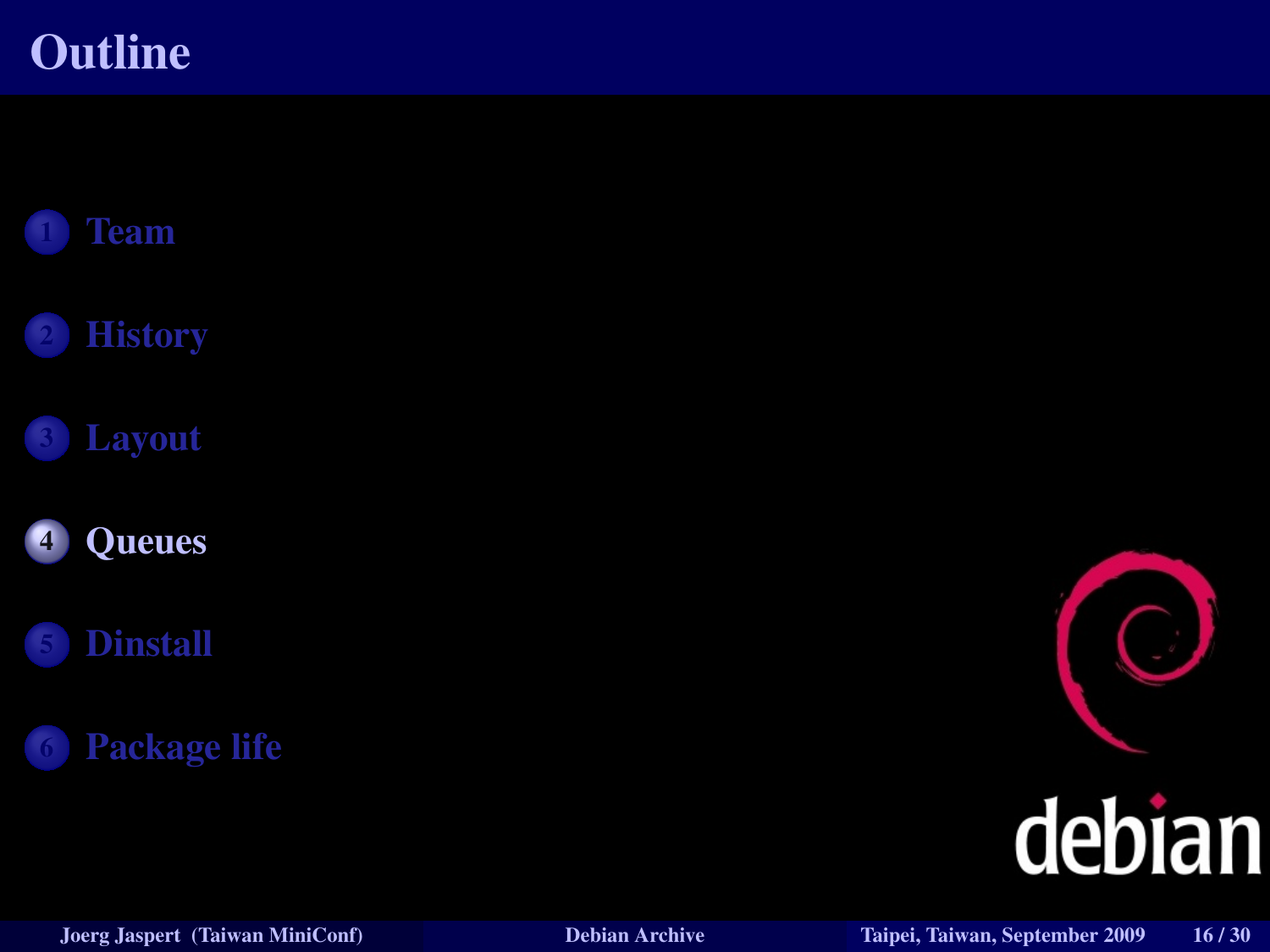#### **Oueues**

Oh, so they have Internet on computers now!

- UploadQueue
	- Processed by debianqueued
	- On multiple debian.org hosts, final "master" on ftp-master.debian.org O.
	- Maintainer can delete files using signed .commands files ٠
	- Processed roughly every 5 minutes
	- debian queued on ftp-master moves complete uploads to unchecked ٠

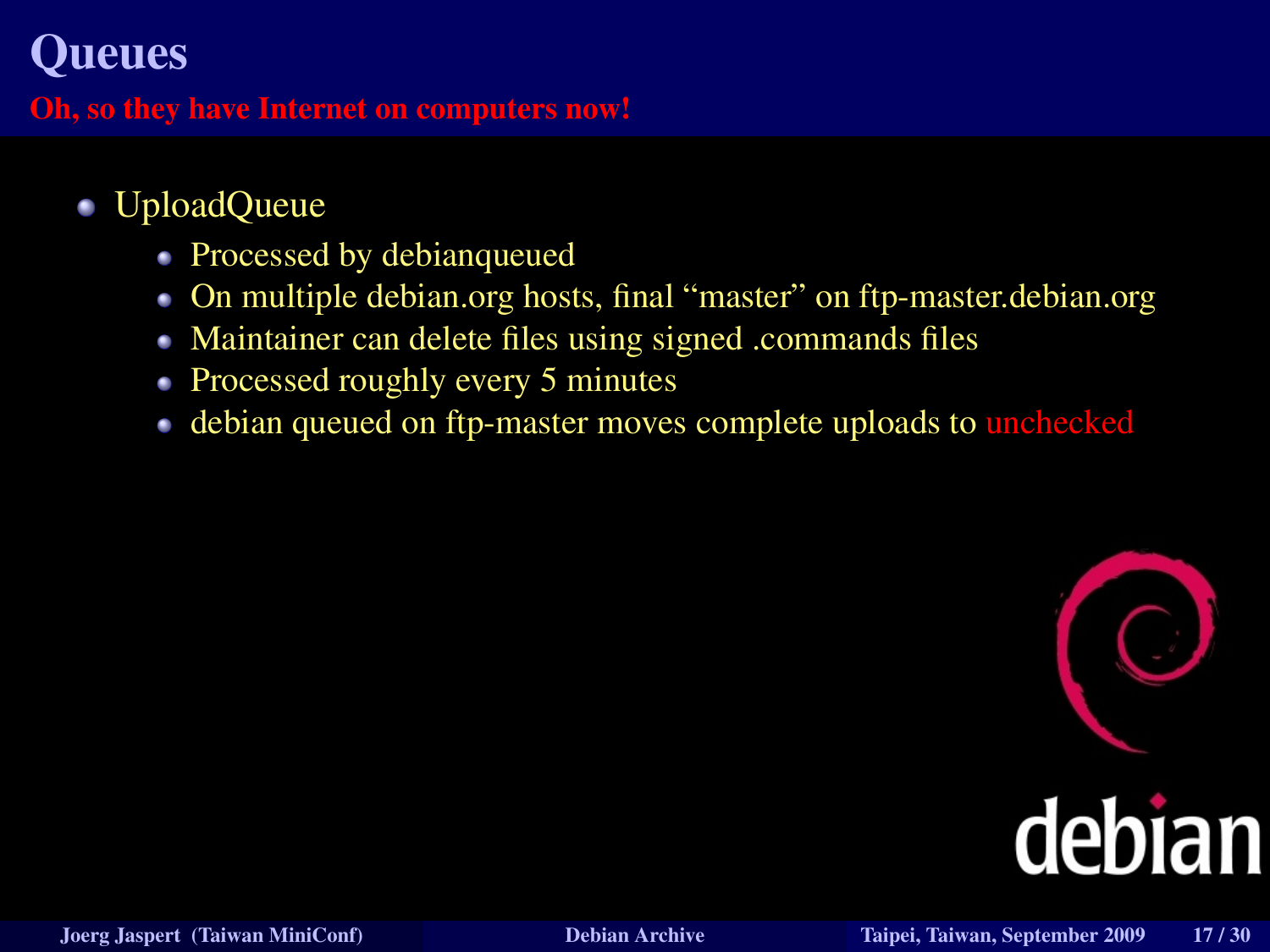#### Queues

Oh, so they have Internet on computers now!

- UploadQueue
	- Processed by debianqueued
	- On multiple debian.org hosts, final "master" on ftp-master.debian.org
	- Maintainer can delete files using signed .commands files
	- Processed roughly every 5 minutes
	- debian queued on ftp-master moves complete uploads to unchecked
- unchecked
	- Processed every 15 minutes except during "dinstall"
	- Automated package checks
		- Checksums
		- $\bullet$  Signature
		- Version
		- ...
	- If existing package -> go to accepted
	- If byhand in upload .changes  $\rightarrow$  go to Byhand
	- If new package -> go to NEW

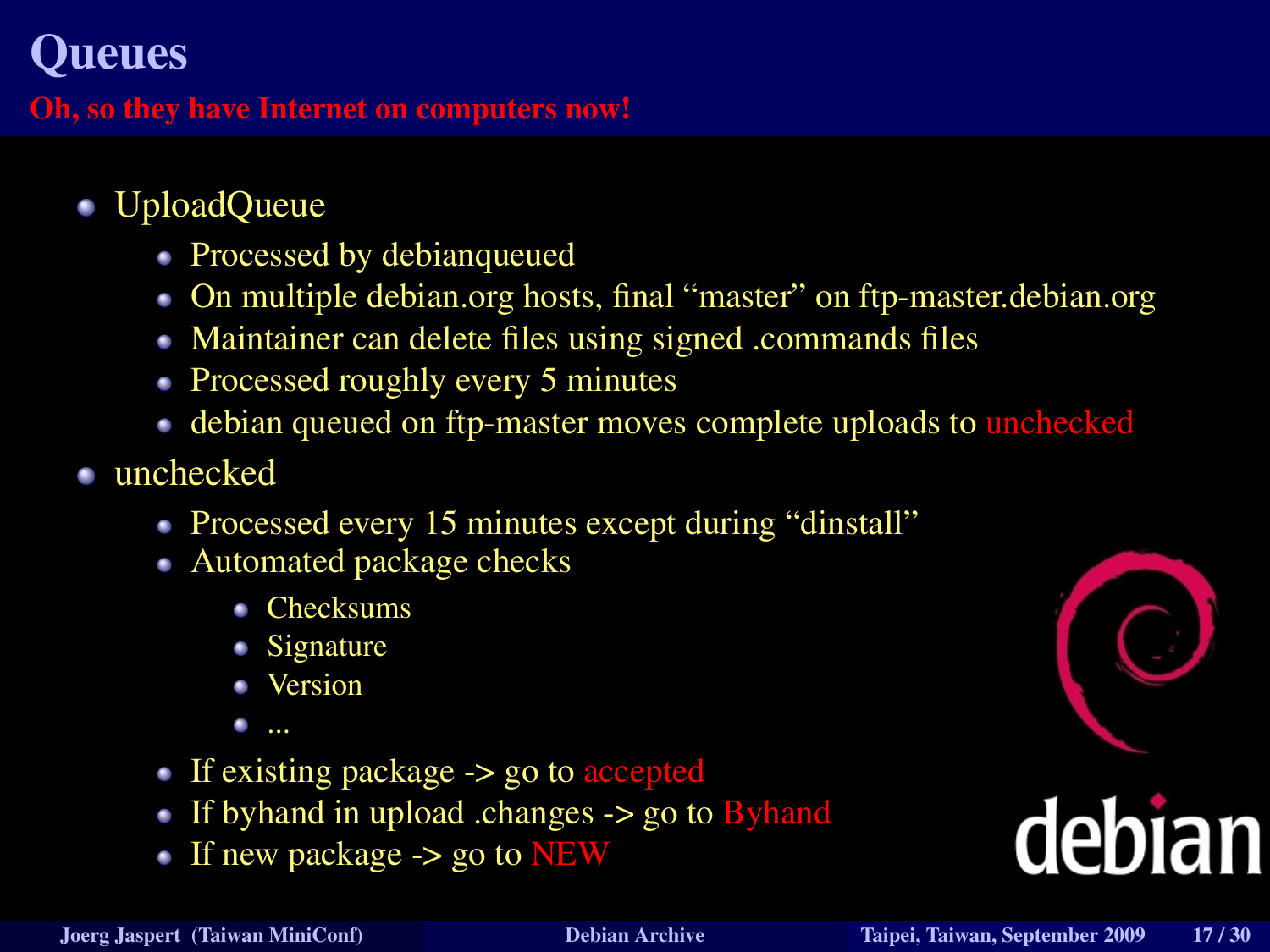#### What? A NEW package? Are you sure?





## debian

Joerg Jaspert (Taiwan MiniConf) [Debian Archive](#page-0-0) Taipei, Taiwan, September 2009 18 / 30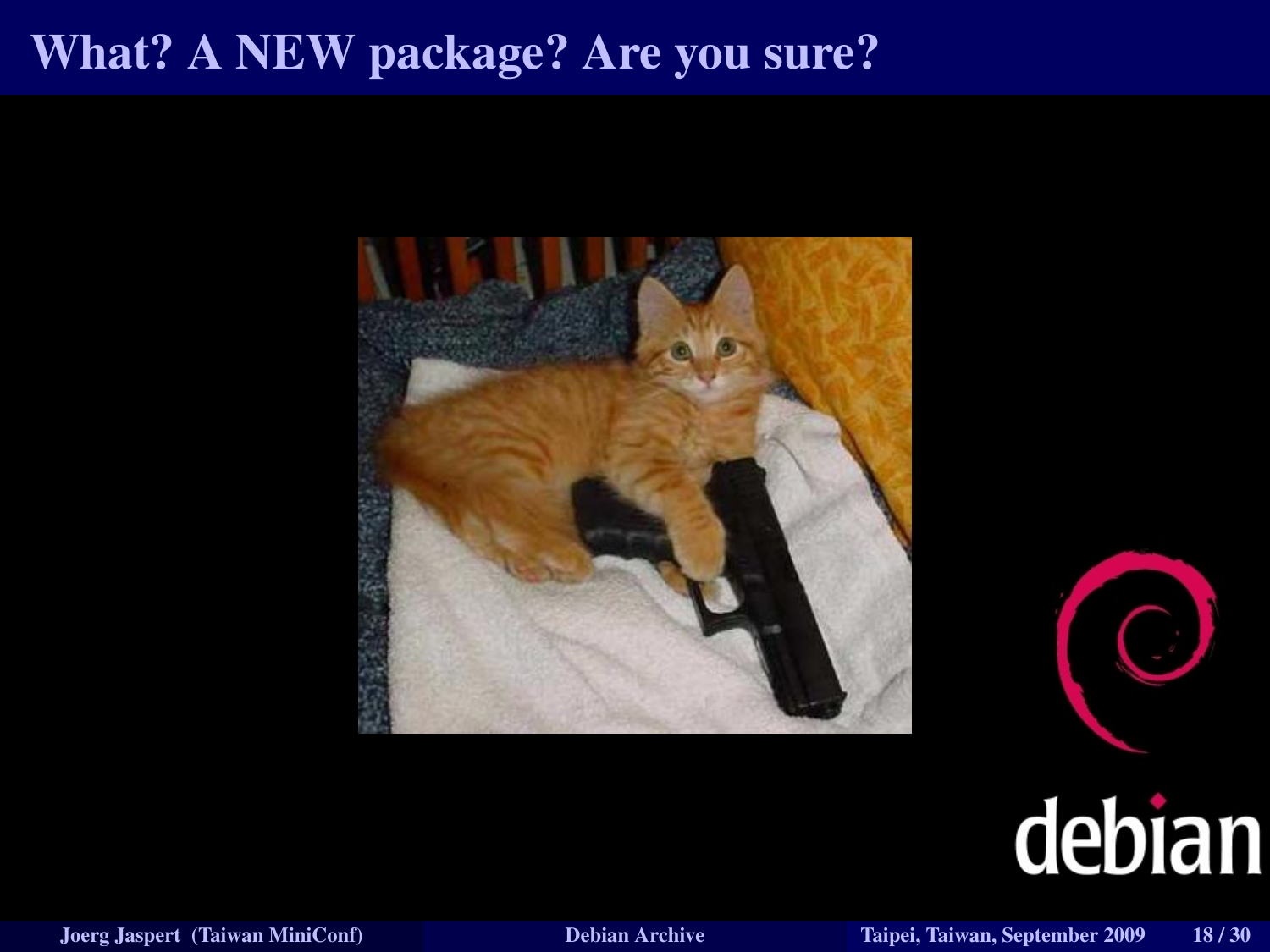mhy - oh god. Ganneff has been on TV? I'm surprised the sets didn't all explode

#### • NEW/Byhand

- Packages with new overrides or byhand parts need human processing
- Byhand package usually needs unpacking of files somewhere
- NEW needs lots of checks for the package, when all is OK overrides are added.
- If package is accepted (overrides added) -> go to accepted
- If package is rejected it ends in queue/reject

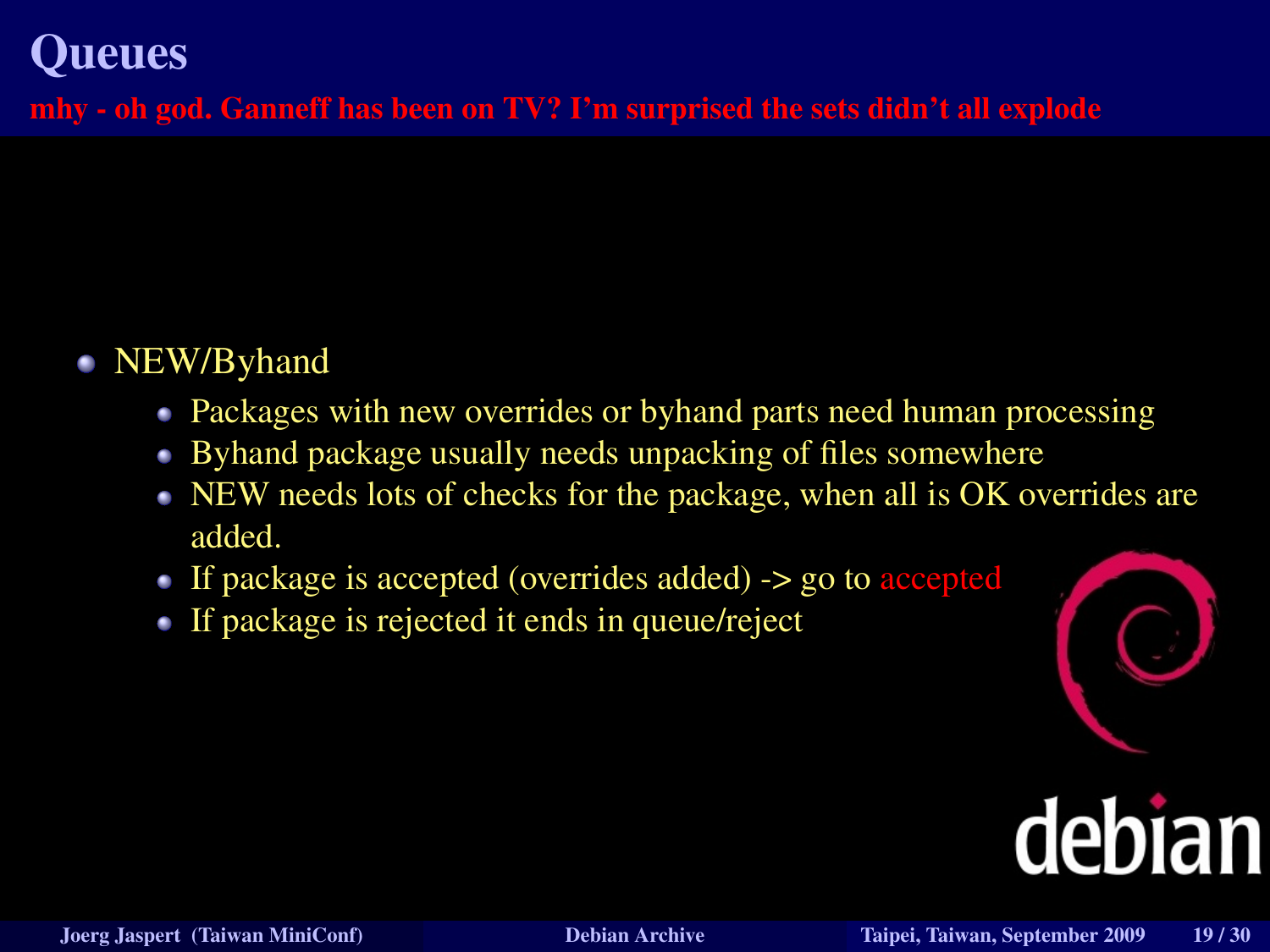#### And if people want to discuss a rejection...



# debian

O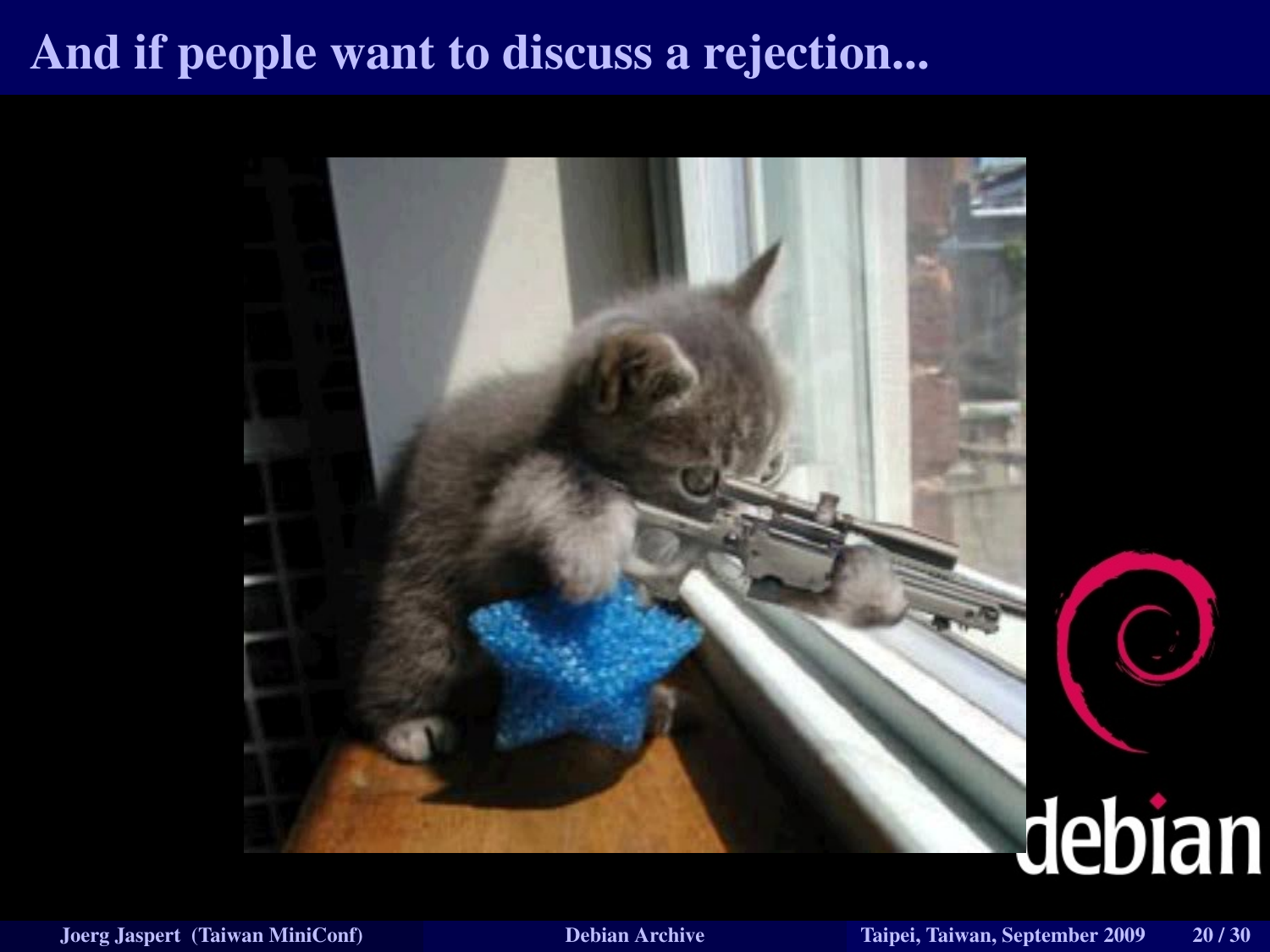#### ...and really insist on their point...

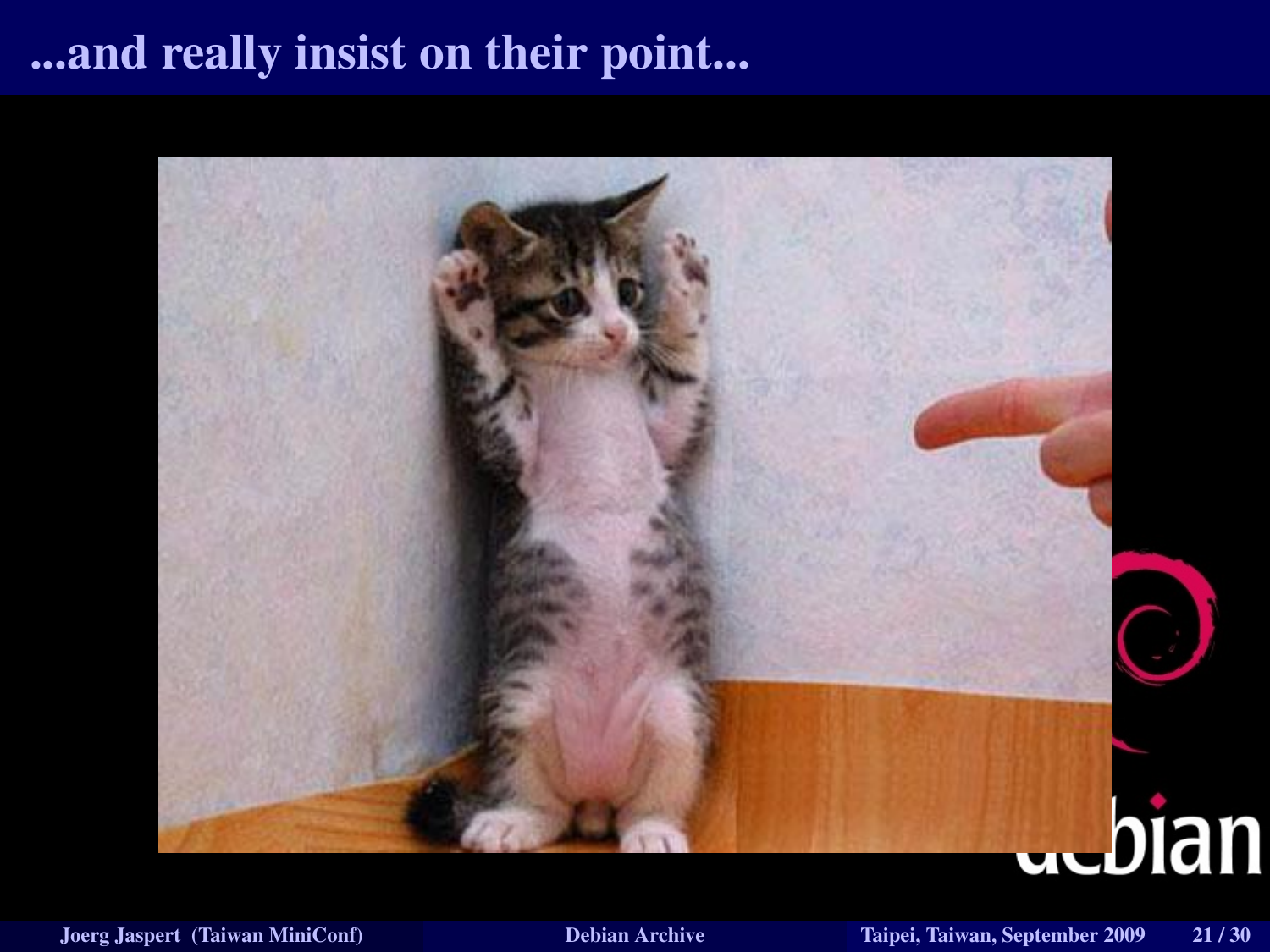#### ...we can still win.

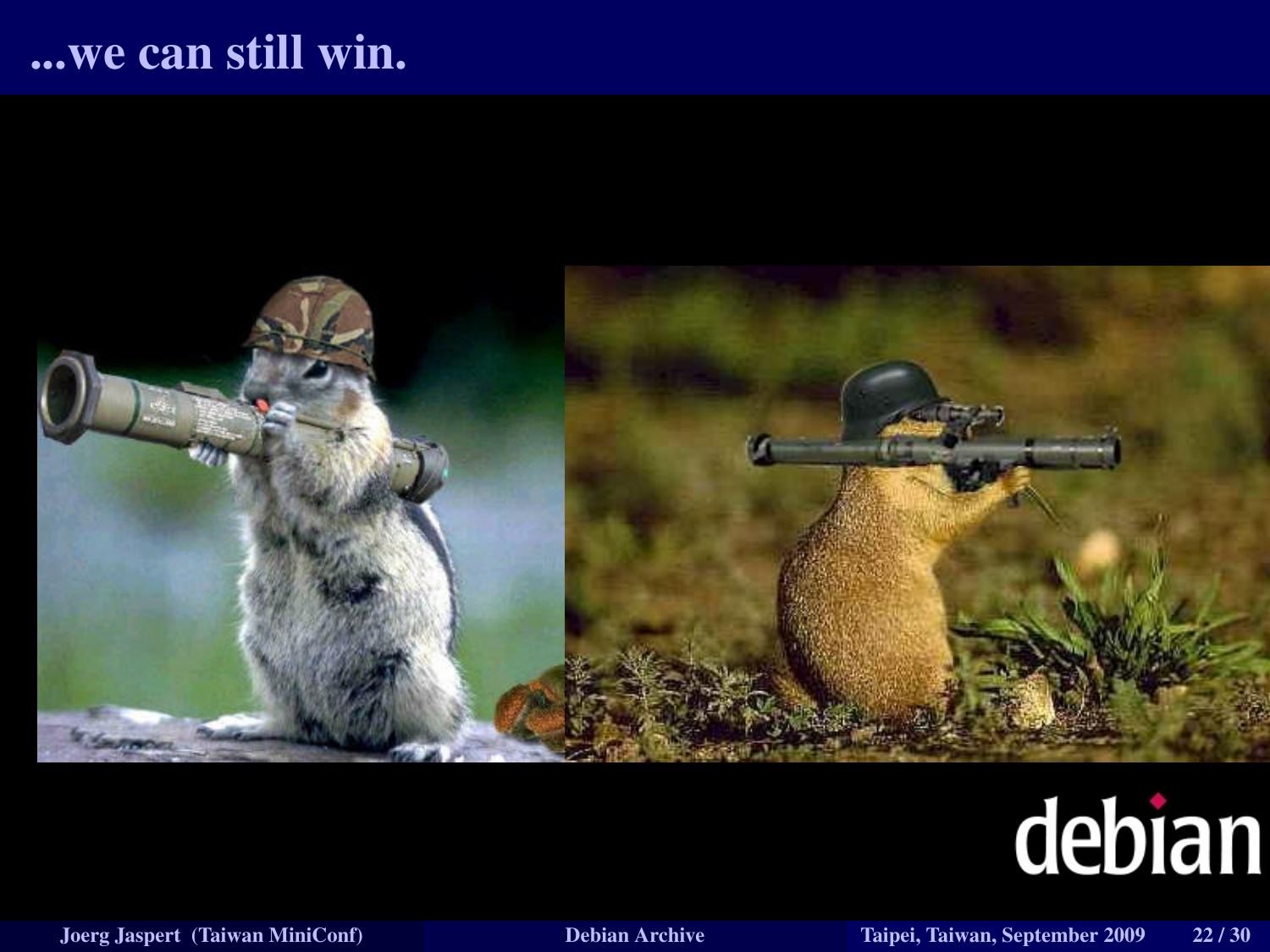#### **Oueues**

I am so smart! I am so smart! S-M-R-T! I mean S-M-A-R-T...

- accepted
	- "Final" queue
	- Files get installed into pool/ during "dinstall"  $\bullet$
	- Visible as <http://incoming.debian.org/>  $\bullet$

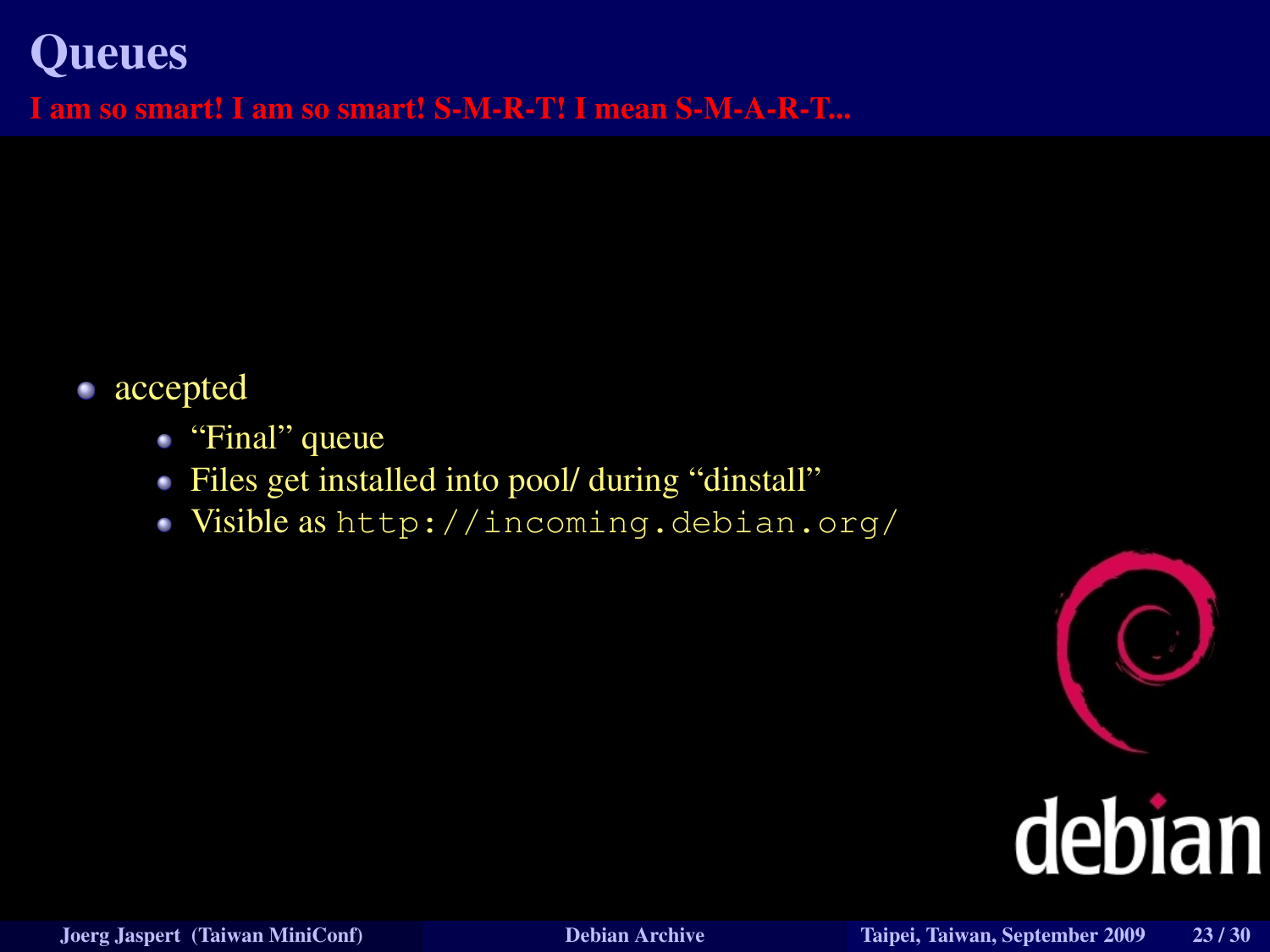#### **Oueues**

I am so smart! I am so smart! S-M-R-T! I mean S-M-A-R-T...

- accepted
	- "Final" queue
	- Files get installed into pool/ during "dinstall"
	- Visible as <http://incoming.debian.org/>
- Holding, done, reject not queues per se, but in there.

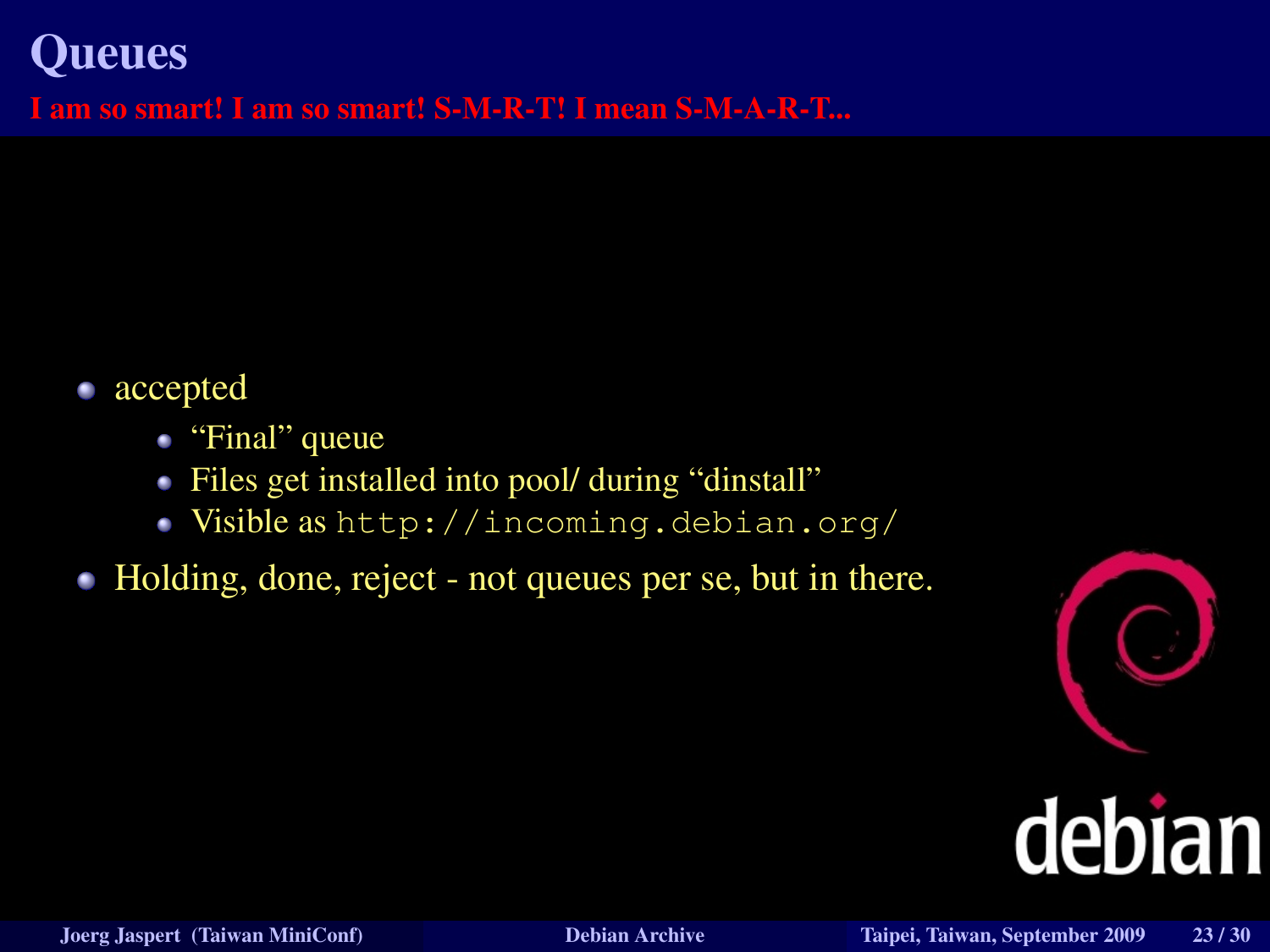#### **Outline**



<span id="page-32-0"></span>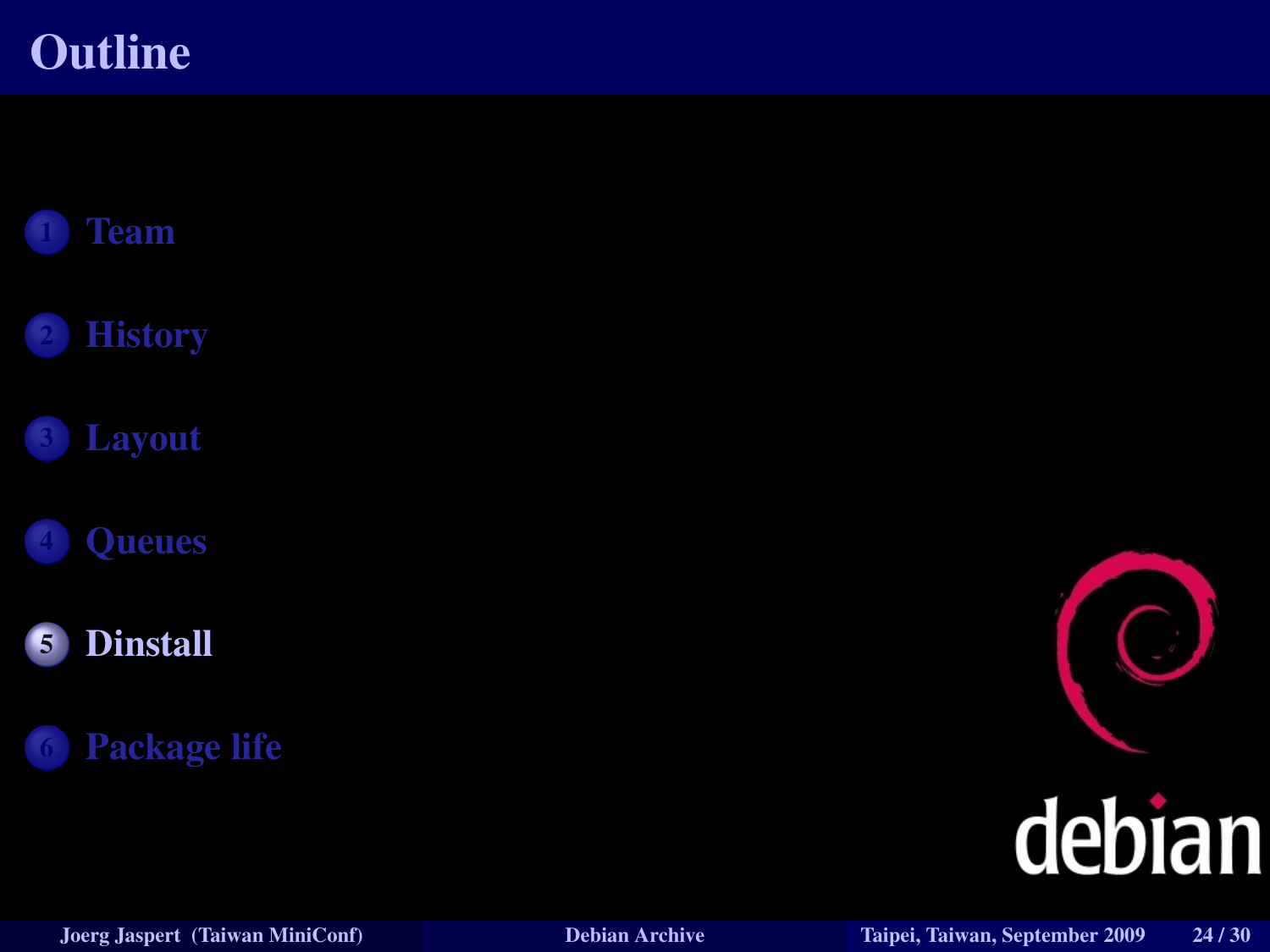Hi, my name's Moe. Or as the ladies like to refer to me, 'hey you in the bushes'

- "Magic" Shell script
- Current runtime between 3 and 4 hours (4 times a day) ٠

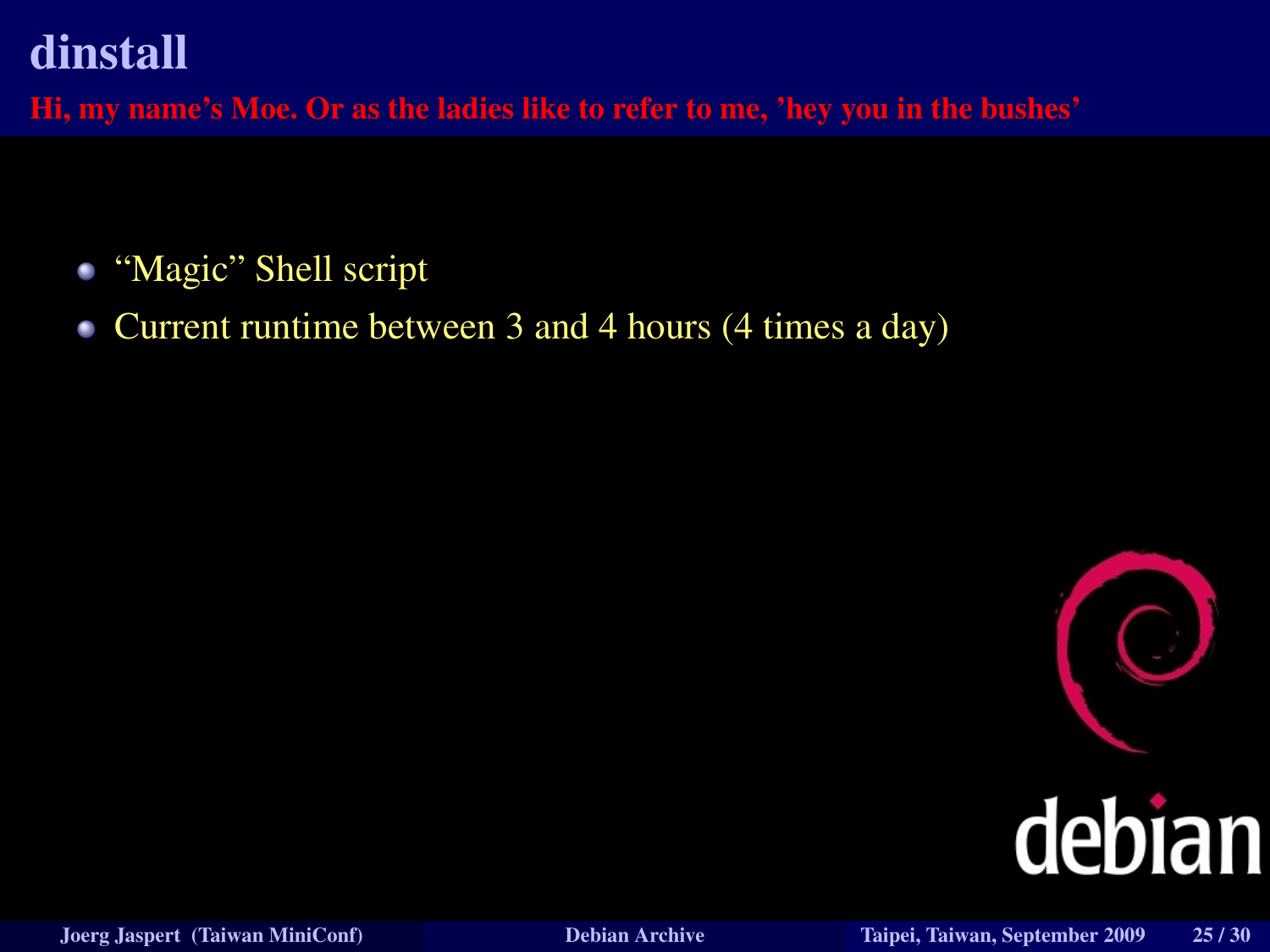#### Tiresome long job

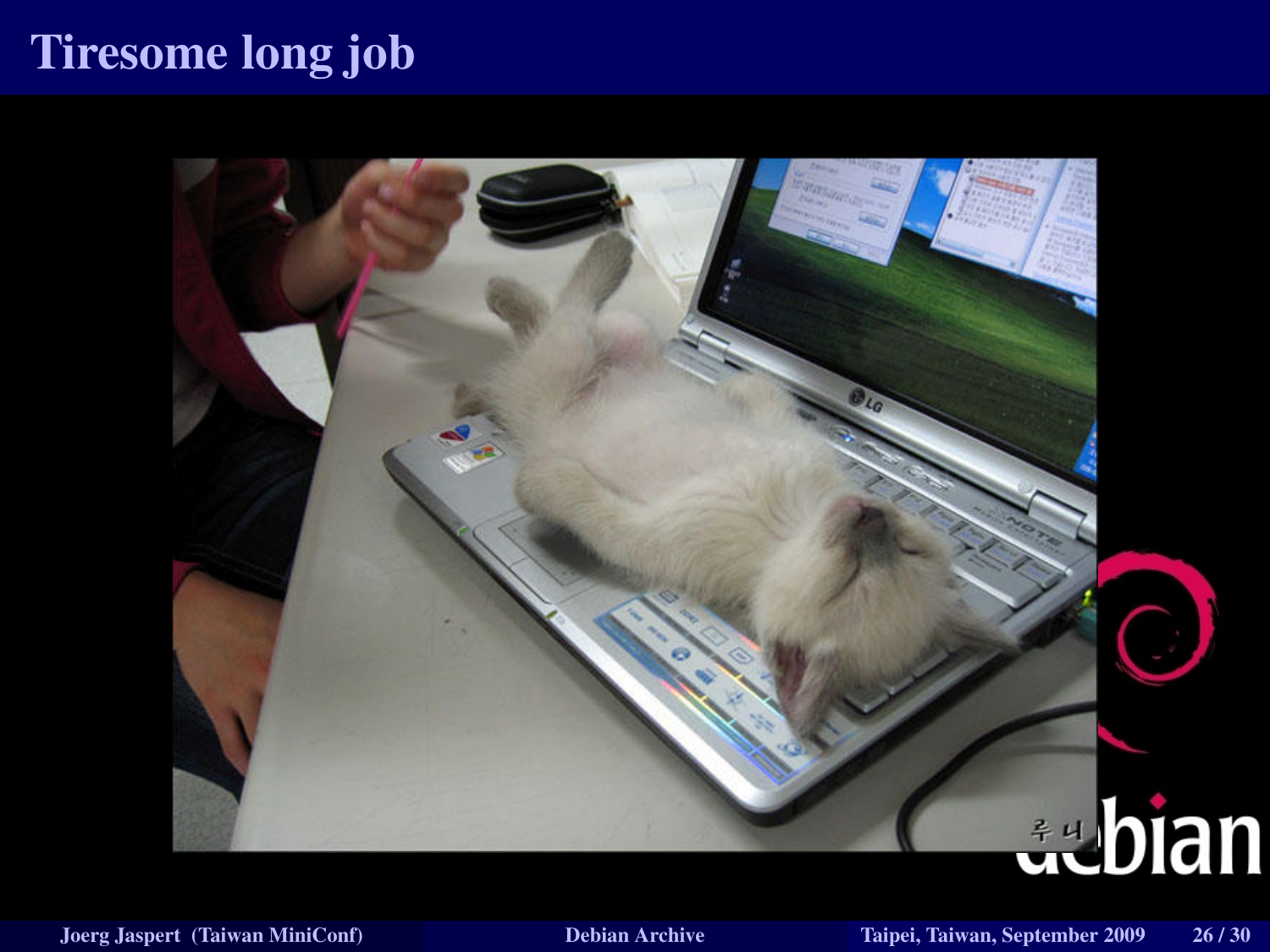#### dinstall

I'm normally not a praying man, but if you're up there, please save me Superman.

- "Magic" Shell script
- Current runtime between 3 and 4 hours (4 times a day)
- Installs packages,  $\bullet$
- updates indices,
- does "everything we need to make our users happy"
- Currently 47 functions to run ٠
- Most timeconsuming:  $\blacksquare$ 
	- Cleanup of apt-ftparchive databases: 100 minutes
	- Indices (Packages/Sources/Contents) with apt-ftparchive: 60 70 minutes a.
	- Wanna-Build trigger: 20 minutes  $\bullet$
	- Package installs (accepted queue): 5 50 minutes  $\bullet$
- From those only cleanup runs backgrounded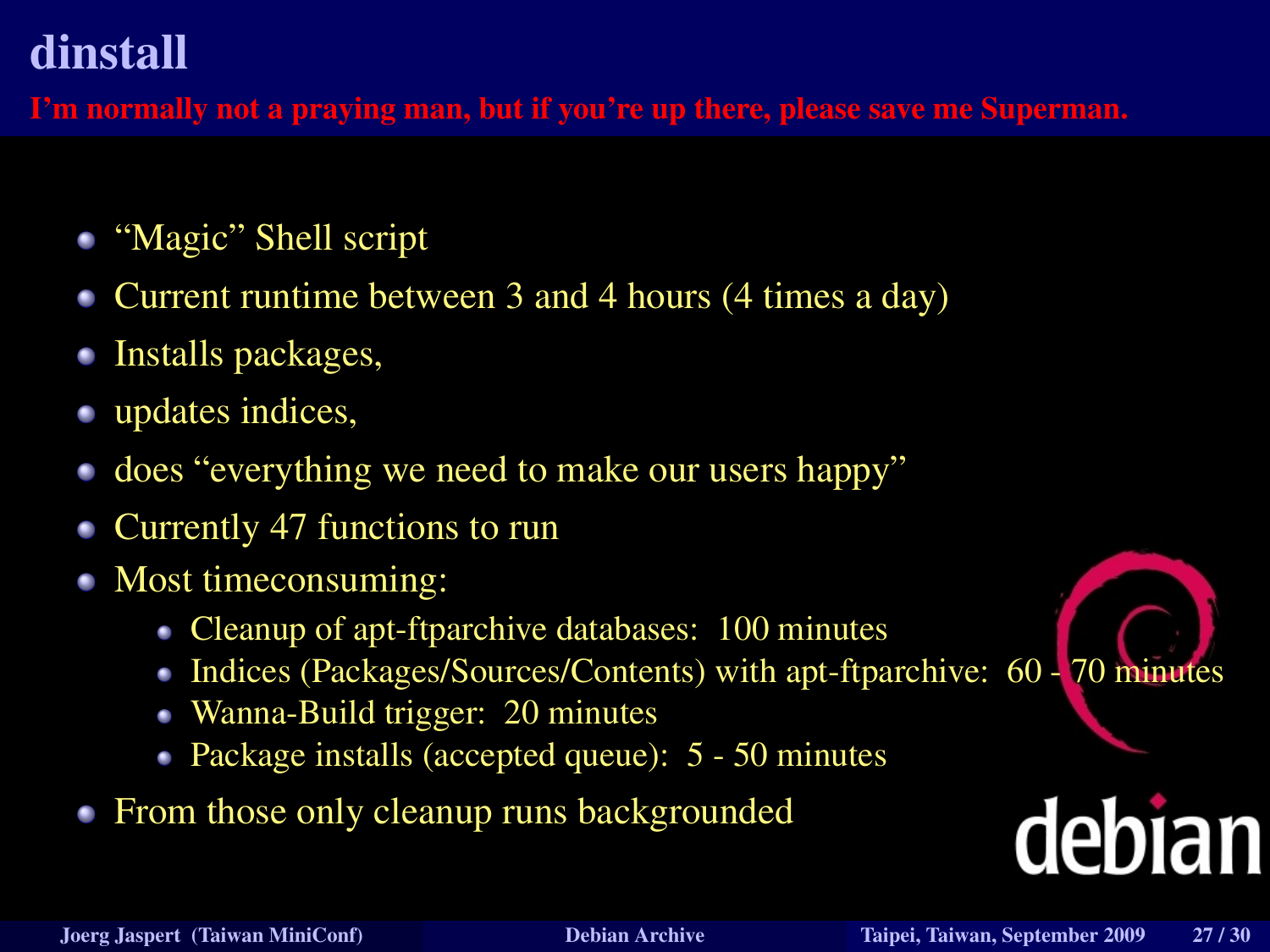#### **Outline**



<span id="page-36-0"></span>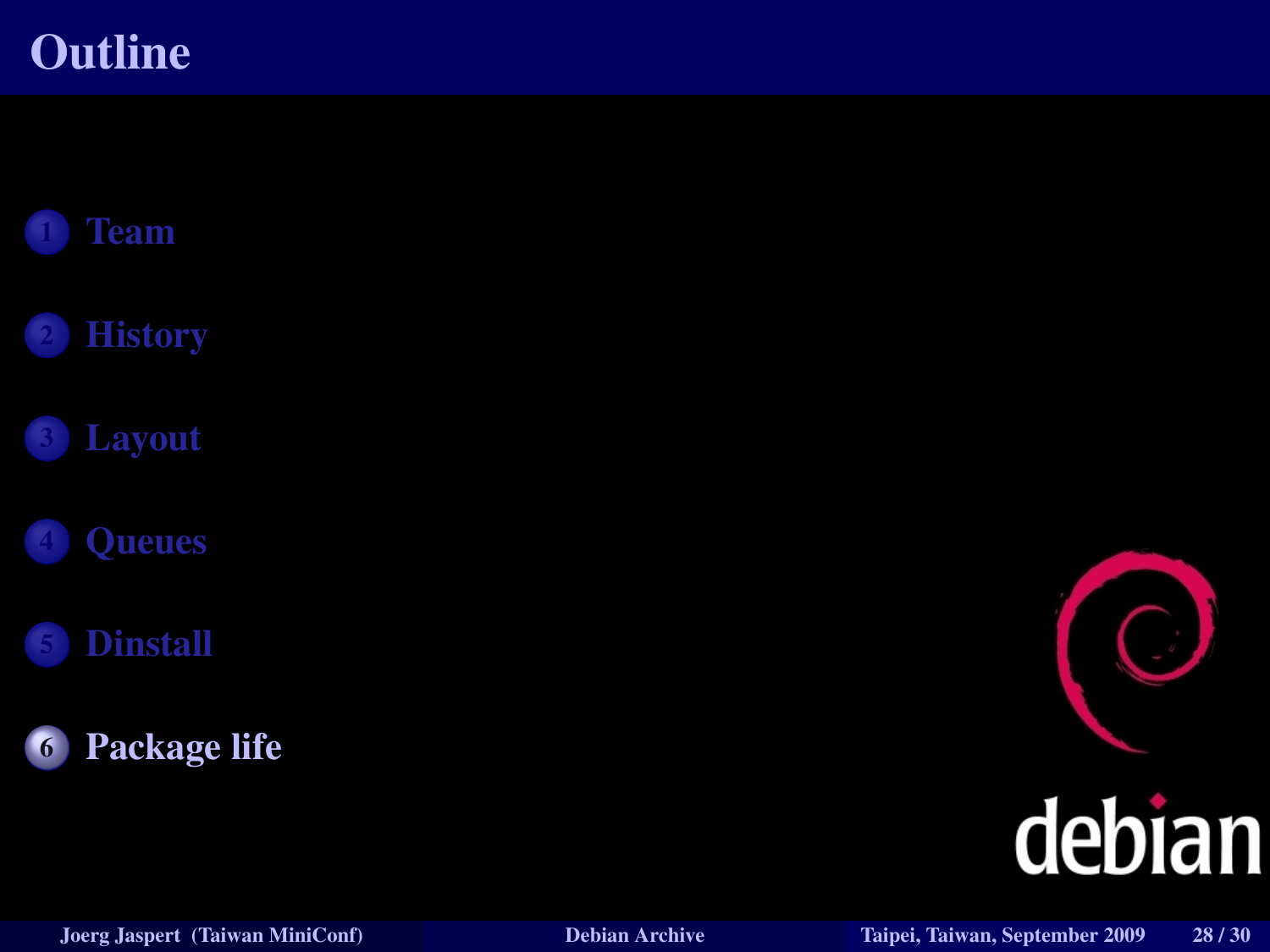#### The life of a package in Debian